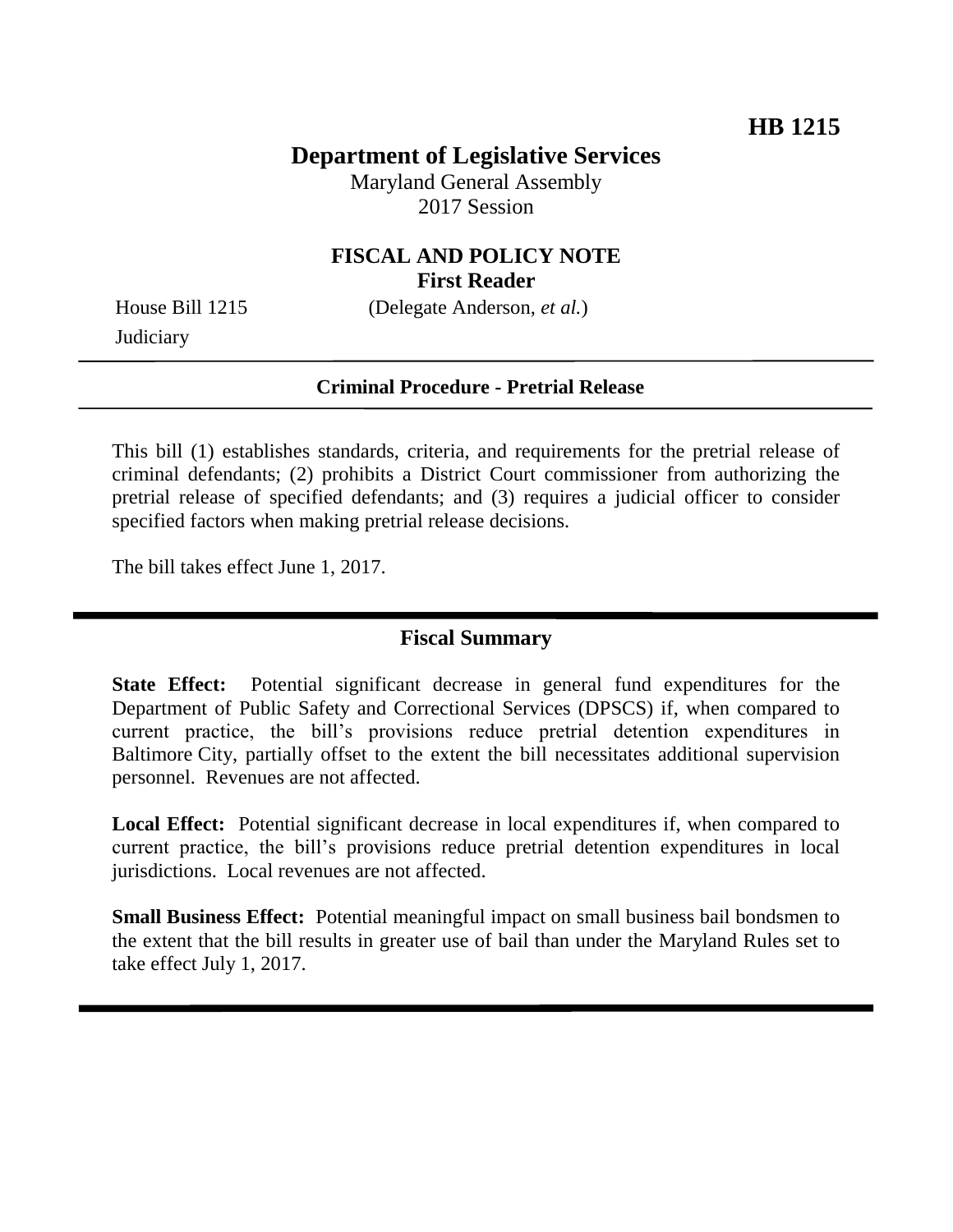# **Analysis**

#### **Bill Summary:**

*Interpretation of Pretrial Release Provisions:* The bill establishes that specified statutory provisions regarding the pretrial release of criminal defendants must be liberally construed to authorize release of a defendant pending trial, with or without nonfinancial conditions, bail, or both, unless it is shown *by clear and convincing evidence* that the defendant (1) will not appear when required or (2) will pose a danger to an alleged victim, witness, other persons, or the community.

*Release on Personal Recognizance:* A defendant charged only with one or more misdemeanors must be released on personal recognizance. However, a defendant may not be released on personal recognizance if:

- the defendant is charged with:
	- aiding, counseling, or procuring arson in the first degree;
	- arson in the second degree or attempting, aiding, counseling, or procuring arson in the second degree;
	- burglary in the first, second, or third degree;
	- causing abuse to a child under § 3-601 or § 3-602 of the Criminal Law Article;
	- a crime that relates to a destructive device under § 4-503 of the Criminal Law Article;
	- a crime that relates to a controlled dangerous substance under §§ 5-602 through 5-609,  $\S$  5-612, or  $\S$  5-613 of the Criminal Law Article;
	- manslaughter by vehicle or vessel under § 2-209 of the Criminal Law Article;
	- a crime of violence:
	- a crime requiring registration as a sex offender under Title 11, Subtitle 7 of this article; or
	- any other felony.
- the defendant has been convicted of one of the aforementioned offenses within the previous five years;
- the defendant has been charged with a crime punishable by life imprisonment without parole;
- the defendant is charged with a domestically related crime, as defined in § 6-233 of the Criminal Procedure Article;
- the defendant is charged in more than one pending criminal proceeding; or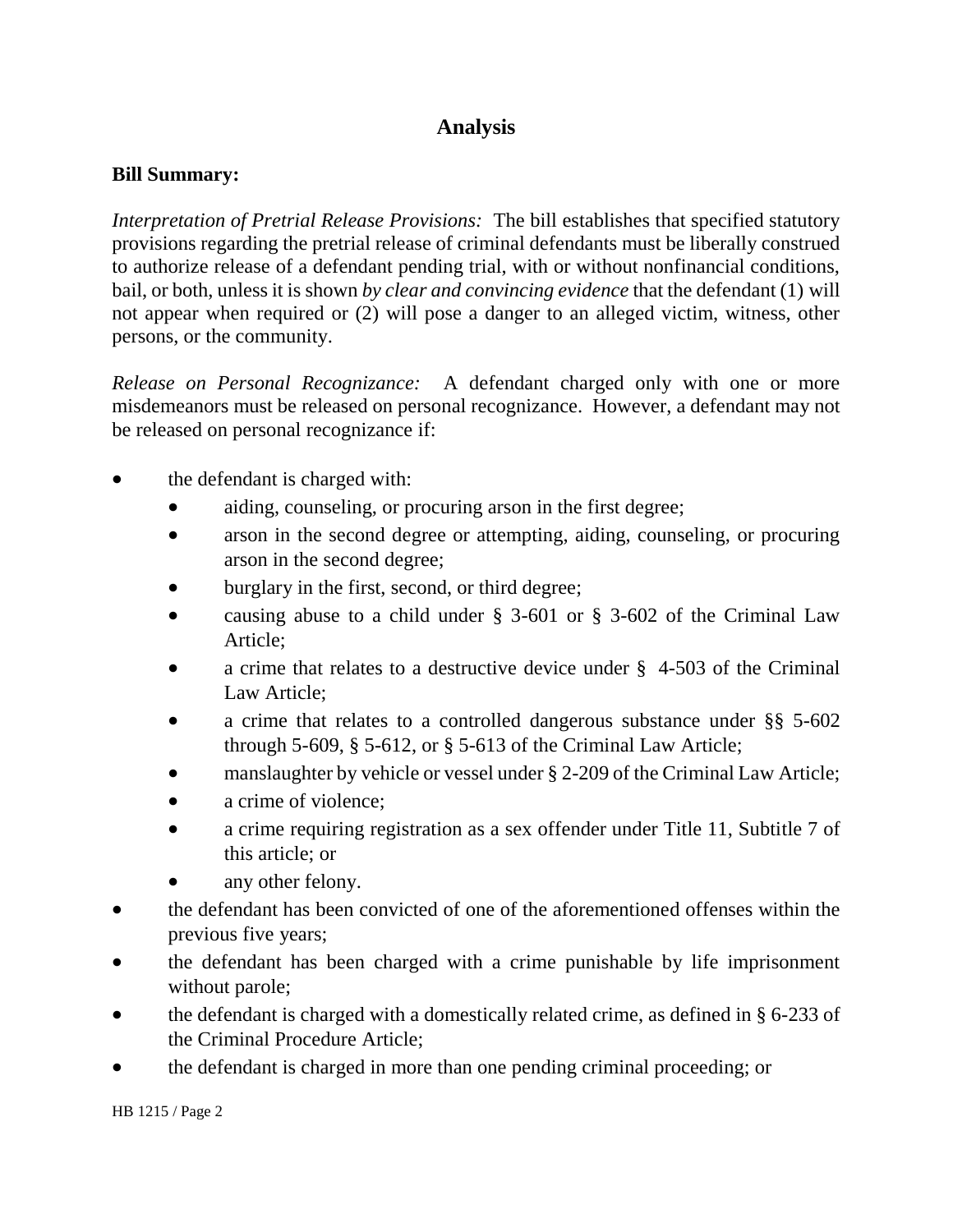- the defendant has failed to appear in any criminal proceeding within the previous three years; or
- a judicial officer determines and states in a written order that nonfinancial conditions or bail or both are reasonable and necessary because release on personal recognizance will not reasonably ensure the appearance of the defendant as required, or will endanger the safety of a person or the community.

*Bail Determinations:* Notwithstanding any other law or rule to the contrary, in circumstances in which a judicial officer may impose bail, a judicial officer may not set bail higher than necessary to ensure the future appearance of the defendant or protect the safety of a victim, a witness, another person, or the community.

A judicial officer may not set bail (1) solely for the purpose of detaining the defendant; (2) to punish the defendant; or (3) to placate public opinion.

A defendant may satisfy any bail imposed by a judicial officer and must be released pending trial on providing:

- 10% of the amount of any bail of \$2,500 or less;
- 100% of the amount of any bail in U.S. currency or the equivalent;
- a deed of trust on real estate with an equity value in excess of the amount of bail; or
- a bail bond issued by an authorized bail bondsman or surety insurer.

*Release Determinations:* A defendant who is released before trial must be released on personal recognizance or on bail. However, additional conditions may be imposed in accordance with the bill's provisions.

If a judicial officer finds, after an individualized hearing, that no amount of bail or any conditions of release or combination of both will reasonably ensure the appearance of the defendant as required and the safety of a victim, a witness, another person, or the community, the defendant may not be released.

A judicial officer must consider the following information, to the extent available, when determining whether to release a defendant before trial and the amount of bail or appropriate conditions or both to impose on the defendant when released:

- the nature and circumstances of the offense charged;
- the nature of the evidence against the defendant;
- the potential sentence on conviction;
- the defendant's prior convictions and history of arrests;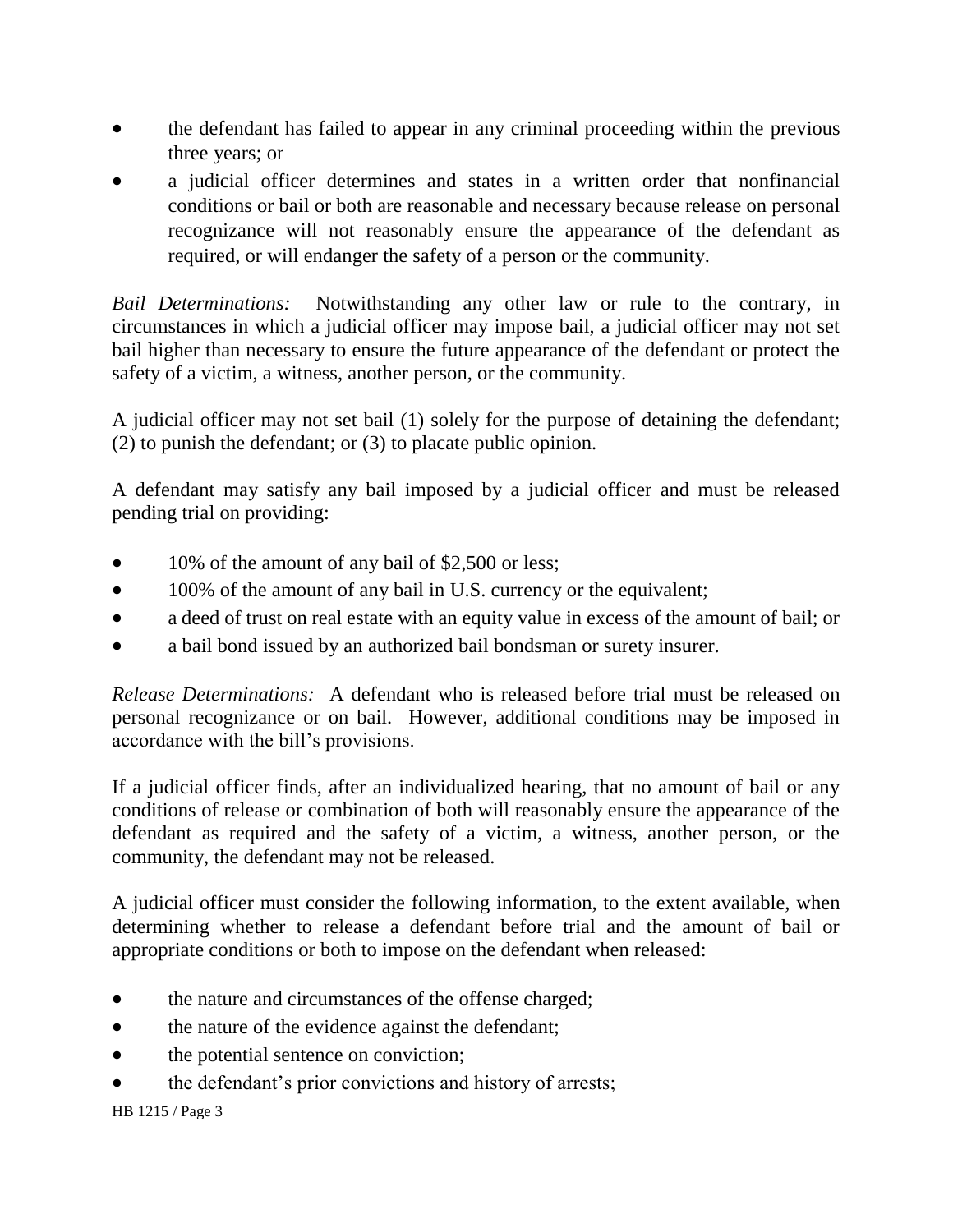- the defendant's prior record of appearance or nonappearance at court proceedings;
- the defendant's prior record of flight to avoid prosecution;
- the defendant's family and community ties;
- the defendant's employment status and employment history;
- the defendant's financial resources, including any lawful source of income, expenses paid by the defendant, and available financial support from the defendant's family or others;
- the defendant's mental health status;
- the defendant's length of residence in the community and the State;
- any recommendation of an agency that conducts a pretrial release investigation;
- any recommendation of the State's Attorney or arresting law enforcement officer;
- any information or recommendation presented by the defendant or the defendant's attorney;
- the danger posed by the defendant to an alleged victim, another person, or the community;
- the written or oral statement of the victim;
- any history of requests for an issuance of peace orders or protective orders against the defendant;
- the danger to self posed by the defendant; and
- any other factor bearing on the risk of a willful failure to appear and the safety of an alleged victim, another person, or the community.

*Additional Conditions of Release:* In addition to ordering the defendant released on either personal recognizance or bail, a judicial officer may impose any of the following conditions:

- committing the defendant to the custody of a recognized organization that agrees to supervise the defendant and assist in ensuring the defendant's appearance in court;
- placing the defendant under the supervision of a government agency authorized to perform such supervision and capable of enforcing compliance with the terms of release imposed by the judicial officer;
- requiring the defendant to be subject to home detention monitoring, with costs and fees to be paid by the defendant, unless waived by the court;
- subjecting the defendant to reasonable restrictions with respect to travel, association, and residence;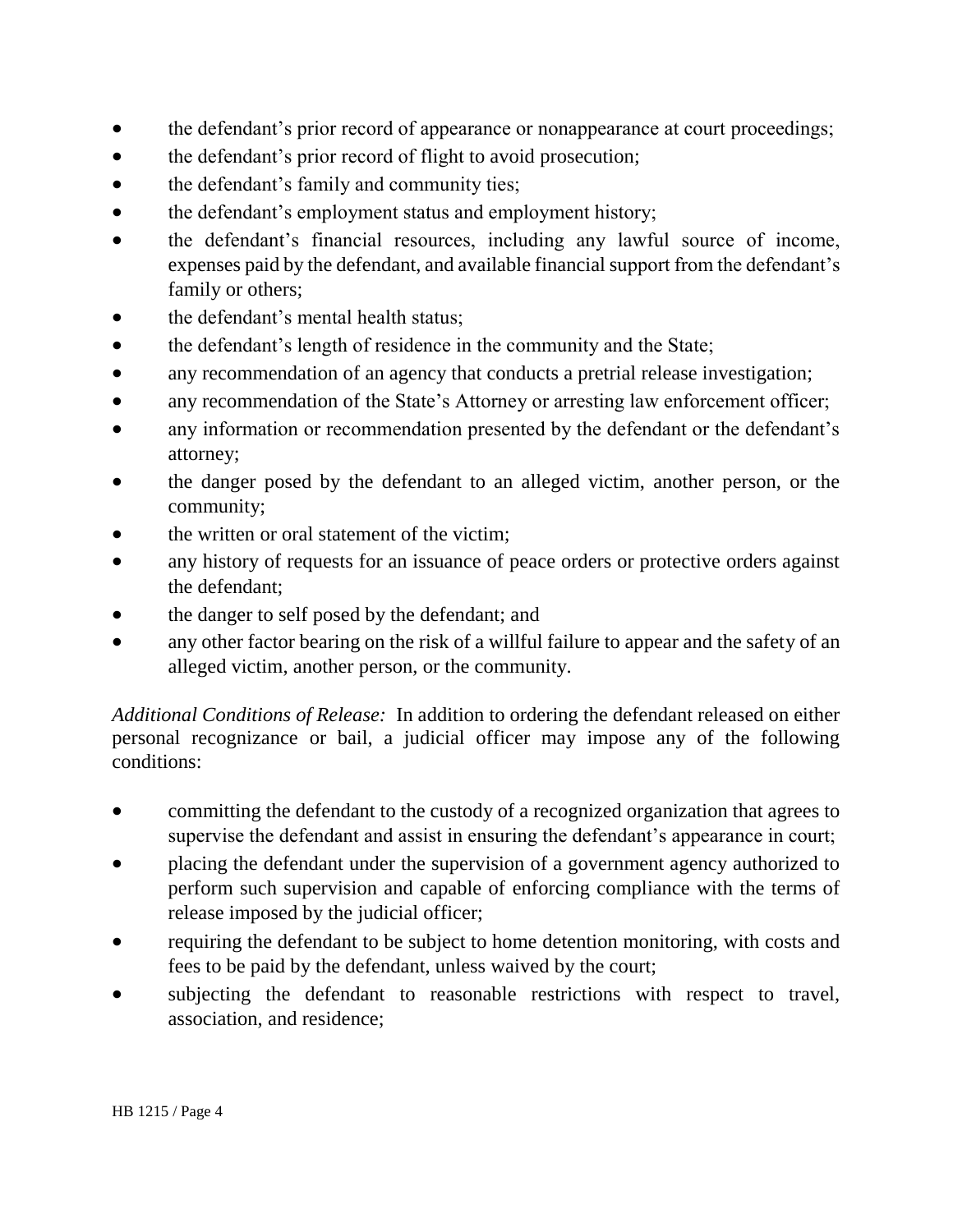- prohibiting the defendant from having contact with an alleged victim, including exclusion from the victim's place of residence, place of education, place of business, or place of employment;
- subjecting the defendant, for good cause shown, to one or more of the conditions authorized under § 9-304 of the Criminal Law Article reasonably necessary to stop or prevent the intimidation of a victim or witness or a violation of § 9-302, § 9-303, or § 9-305 of the Criminal Law Article; or
- subjecting the defendant to any other condition reasonably necessary and calculated to ensure the appearance of the defendant as required, protect the safety of the alleged victim, and ensure that the defendant will not pose a danger to another person or the community.

*Advising Defendant of Rights When Imposing Nonfinancial Conditions of Release:* When a judicial officer imposes one or more nonfinancial conditions of release on a defendant, the judicial officer must advise the defendant of the defendant's rights under the U.S. and Maryland constitutions. The release of a defendant on one or more nonfinancial conditions may not be premised on a waiver of any constitutional right or protection unless such a waiver is given knowingly, voluntarily, and intelligently after a meaningful opportunity to consult with counsel. The imposition of a nonfinancial condition may not limit or modify any constitutional right or protection of a defendant.

*Bail and Status Reviews of Individuals Who Remain Incarcerated:* Once a week, the managing official of each local detention facility must provide the State's Attorney, the Public Defender, and District Court judges for the county with a report listing the defendants incarcerated in the county who are awaiting trial.

To avoid unnecessary detention, the State's Attorney, the Public Defender, and District Court judges must review the report to ascertain the basis for the incarceration of the defendants listed.

If a defendant is represented by counsel other than the Office of the Public Defender, defendant's counsel must be included in the review of the report on behalf of that defendant.

If a defendant remains in custody for longer than 72 hours after the conclusion of the defendant's bail review hearing in the District Court, the defendant, or counsel on behalf of the defendant, may file a motion to claim that the basis for the continued incarceration is the defendant's lack of access to financial resources. "Financial resources" includes any lawful source of income, proof of expenses paid by the defendant, and available financial support from the defendant's family or others.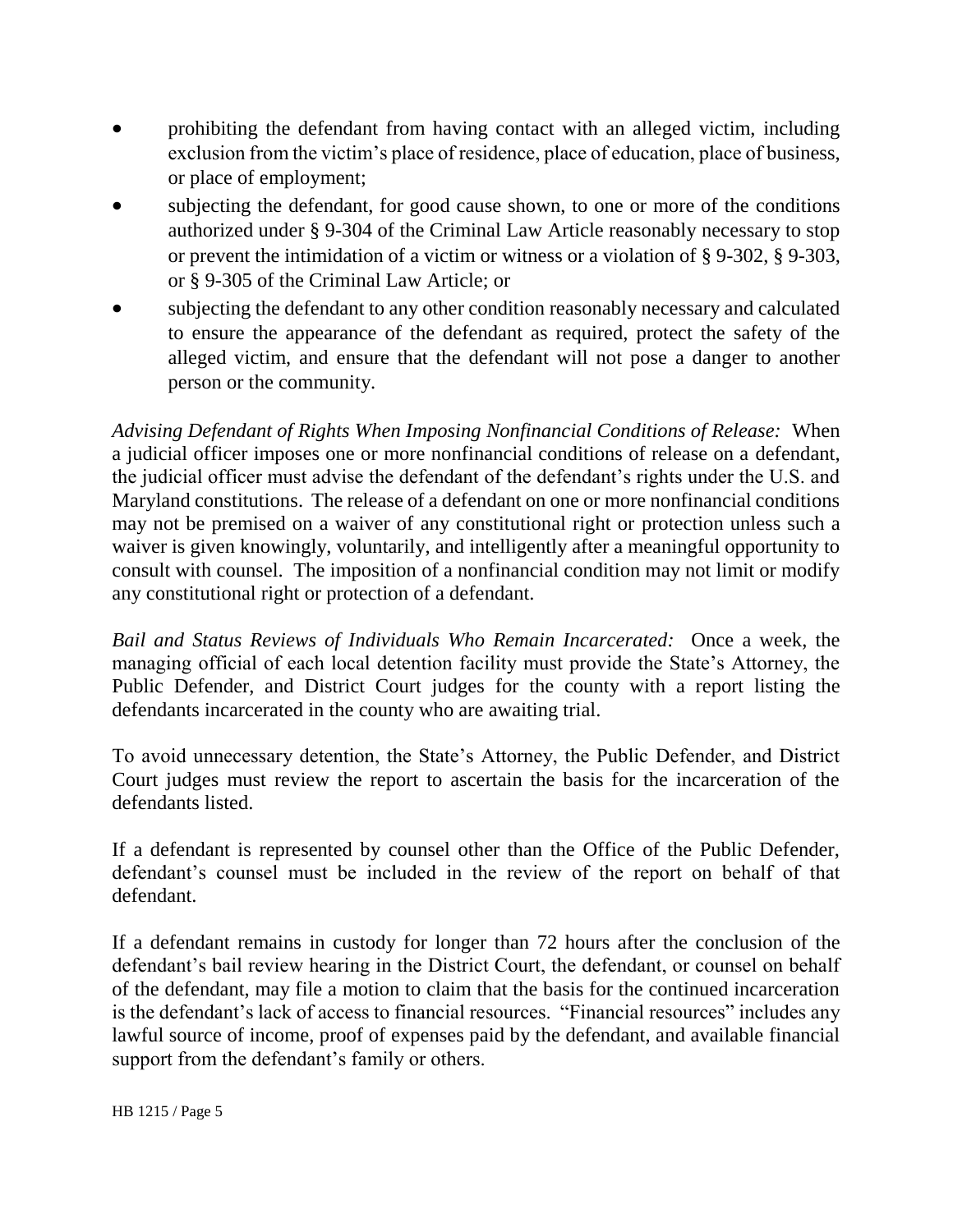The court must review a motion filed and any supporting information during the weekly population review. In considering the motion, the court must presume that the amount of bail required by the District Court is reasonable and necessary, and may alter the bail amount only if the defendant proves, by a preponderance of the evidence, that (1) new or amended information relating to the defendant's ability to pay the bail exists or (2) the court failed to consider relevant information when bail was set.

If the court determines that the defendant is incarcerated solely due to the inability to afford the amount of bail imposed, the court may modify the terms of release for the defendant by reducing the bail or allowing the release of the defendant on personal recognizance with conditions.

*Detention Pending Trial:* If a judicial officer determines that no amount of bail or conditions of release will reasonably ensure the appearance of the defendant as required and the safety of an alleged victim, witness, other person, and the community, then the judicial officer must order that the defendant be detained pending trial.

There is a rebuttable presumption that a defendant charged with first-degree murder is ineligible for pretrial release and must be detained pending trial. A defendant charged with escape from a correctional facility or other place of confinement must be presumed ineligible for pretrial release and must be detained pending trial.

When a defendant has been detained by a District Court commissioner and is presented to a judge in accordance with Maryland Rule 4-216(f), the judge must order the continued detention of the defendant if the judge determines *by clear and convincing evidence* that neither suitable bail nor any condition or combination of conditions of release will reasonably ensure that the defendant will not flee or pose a danger to another person or the community before trial.

*Individuals Who May Not Be Released by a District Court Commissioner:* The bill expands the pool of individuals for whom a District Court commissioner may authorize conditions of pretrial release. Under the bill, a District Court commissioner may not authorize the pretrial release of a defendant who is charged with one of the following crimes:

- being a drug kingpin under § 5-613 of the Criminal Law Article;
- a violation of a provision of a temporary protective order described in § 4-505(a)(2)(i) of the Family Law Article or a provision of a protective order described in § 4-506(d)(1) of the Family Law Article that orders the defendant to refrain from abusing or threatening to abuse a person eligible for relief;
- a violation of a provision of an order for protection, as defined in § 4-508.1 of the Family Law Article, issued by a court of another state or of a Native American tribe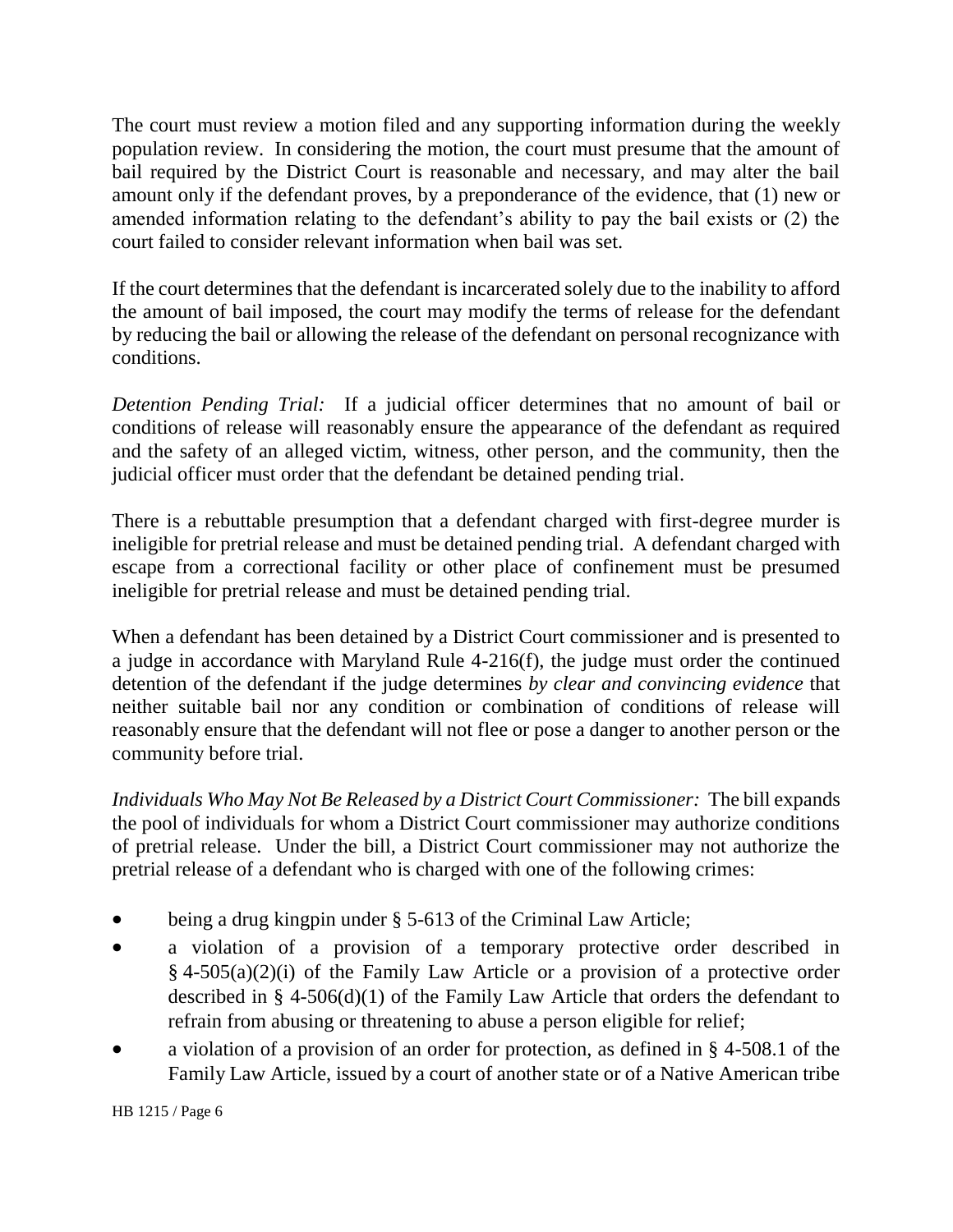that orders the defendant to refrain from abusing or threatening to abuse a person eligible for relief, if the order is enforceable under § 4-508.1 of the Family Law Article;

- wearing, carrying, or transporting a handgun under § 4-203 of the Criminal Law Article;
- use of a handgun or an antique firearm in commission of a crime under § 4-204 of the Criminal Law Article;
- a violation of a prohibition relating to assault weapons under § 4-303 of the Criminal Law Article;
- use of a machine gun in a crime of violence under § 4-404 of the Criminal Law Article;
- use of a machine gun for an aggressive purpose under § 4-405 of the Criminal Law Article;
- use of a weapon as a separate crime under § 5-621 of the Criminal Law Article;
- possession of a regulated firearm by a prohibited person under § 5-133 of the Public Safety Article;
- transporting a regulated firearm for unlawful sale or trafficking under § 5-140 of the Public Safety Article; or
- possession of a rifle or shotgun by a person with a mental disorder under § 5-205 of the Public Safety Article.

A District Court commissioner may not authorize the pretrial release of a person who is registered as a sex offender under Title 11, Subtitle 7 of the Criminal Procedure Article or a sex offender who is required to register by another jurisdiction; by a federal, military, or tribal court; or by a foreign government.

A District Court commissioner may not authorize the pretrial release of a defendant charged with a crime of violence if the defendant has been previously convicted:

- in this State of a crime of violence;
- of a crime, in any other jurisdiction, that would be a crime of violence if committed in this State; or
- one of the offenses from the aforementioned list of charges designated ineligible for pretrial release by a District Court commissioner.

A District Court commissioner may not authorize the pretrial release of a defendant charged with committing one of the following crimes while the defendant was released on bail or personal recognizance: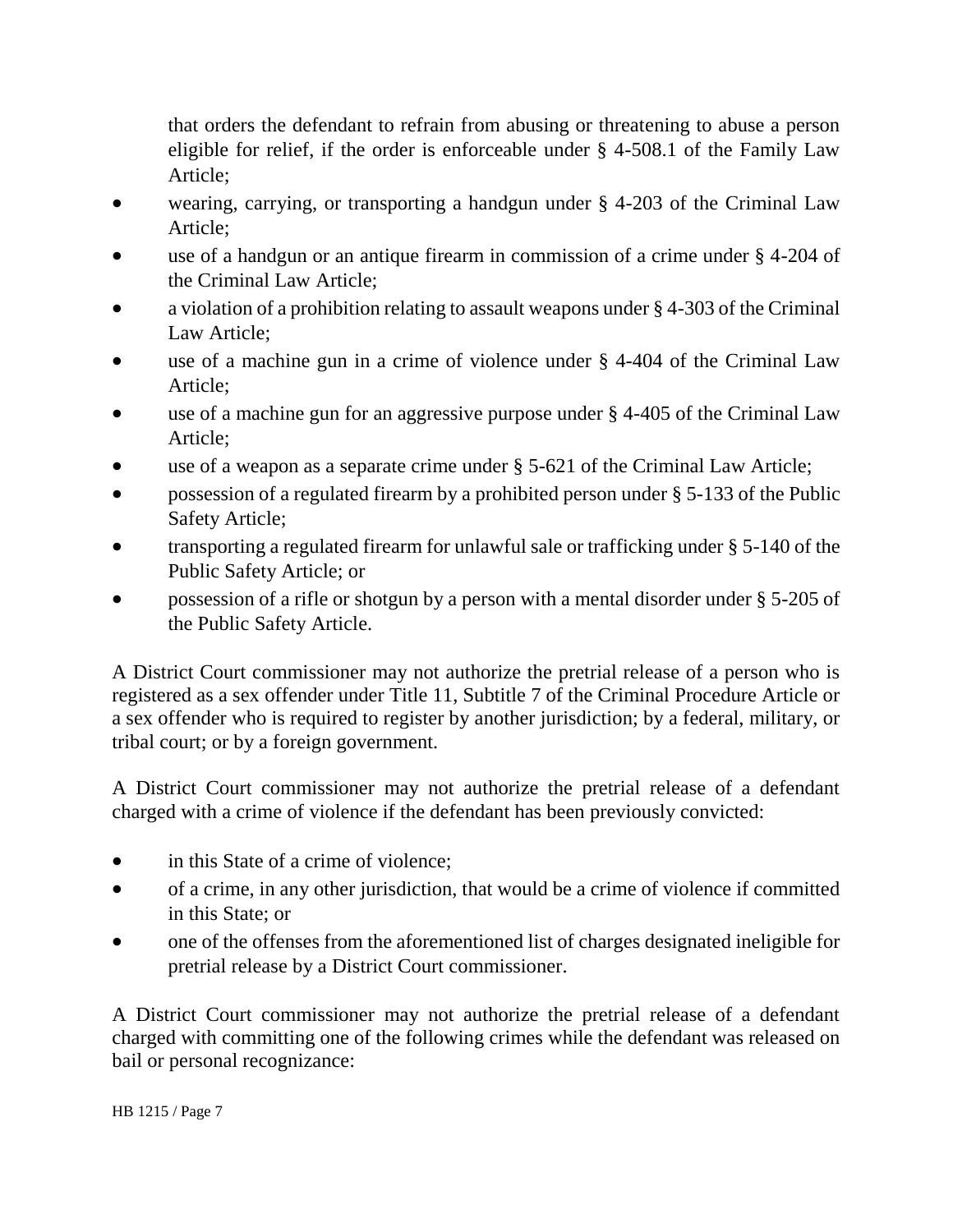- aiding, counseling, or procuring arson in the first degree under § 6-102 of the Criminal Law Article;
- arson in the second degree or attempting, aiding, counseling, or procuring arson in the second degree under § 6-103 of the Criminal Law Article;
- burglary in the first degree under § 6-202 of the Criminal Law Article;
- burglary in the second degree under § 6-203 of the Criminal Law Article;
- burglary in the third degree under § 6-204 of the Criminal Law Article;
- causing abuse to a child under § 3-601 or § 3-602 of the Criminal Law Article;
- a crime that relates to a destructive device under § 4-503 of the Criminal Law Article;
- a crime that relates to a controlled dangerous substance under §§ 5-602 through 5-609, § 5-612, or § 5-613 of the Criminal Law Article;
- manslaughter by vehicle or vessel under § 2-209 of the Criminal Law Article;
- a crime of violence;
- a crime requiring registration as a sex offender under Title 11, Subtitle 7 of this article; or
- any other felony.

A judge may release the defendants described above on the additional conditions of release authorized under the bill, bond, or both bond and additional conditions of release.

**Current Law:** The statutory provisions pertaining to release on personal recognizance must be liberally construed to carry out the purpose of relying on criminal sanctions instead of financial loss to ensure the appearance of a defendant in a criminal case before verdict or pending a new trial.

In general, if the court believes, based on all the circumstances, that a minor or adult defendant in a criminal case will appear as required for trial before verdict or pending trial, the defendant may be released on personal recognizance. A failure to appear as required by personal recognizance is subject to specified penalties.

A criminal defendant is entitled to be released pending trial unless a judge ultimately determines that no conditions can be placed on the defendant's release to reasonably ensure the defendant's appearance at trial and the safety of the alleged victim, another person, and the community. Most defendants are eligible for and are released on personal recognizance. However, if a judicial officer determines that release on personal recognizance alone is not appropriate, or the defendant is by law ineligible for release on recognizance, the defendant may be released prior to trial only by posting bail in an amount set by the judicial officer.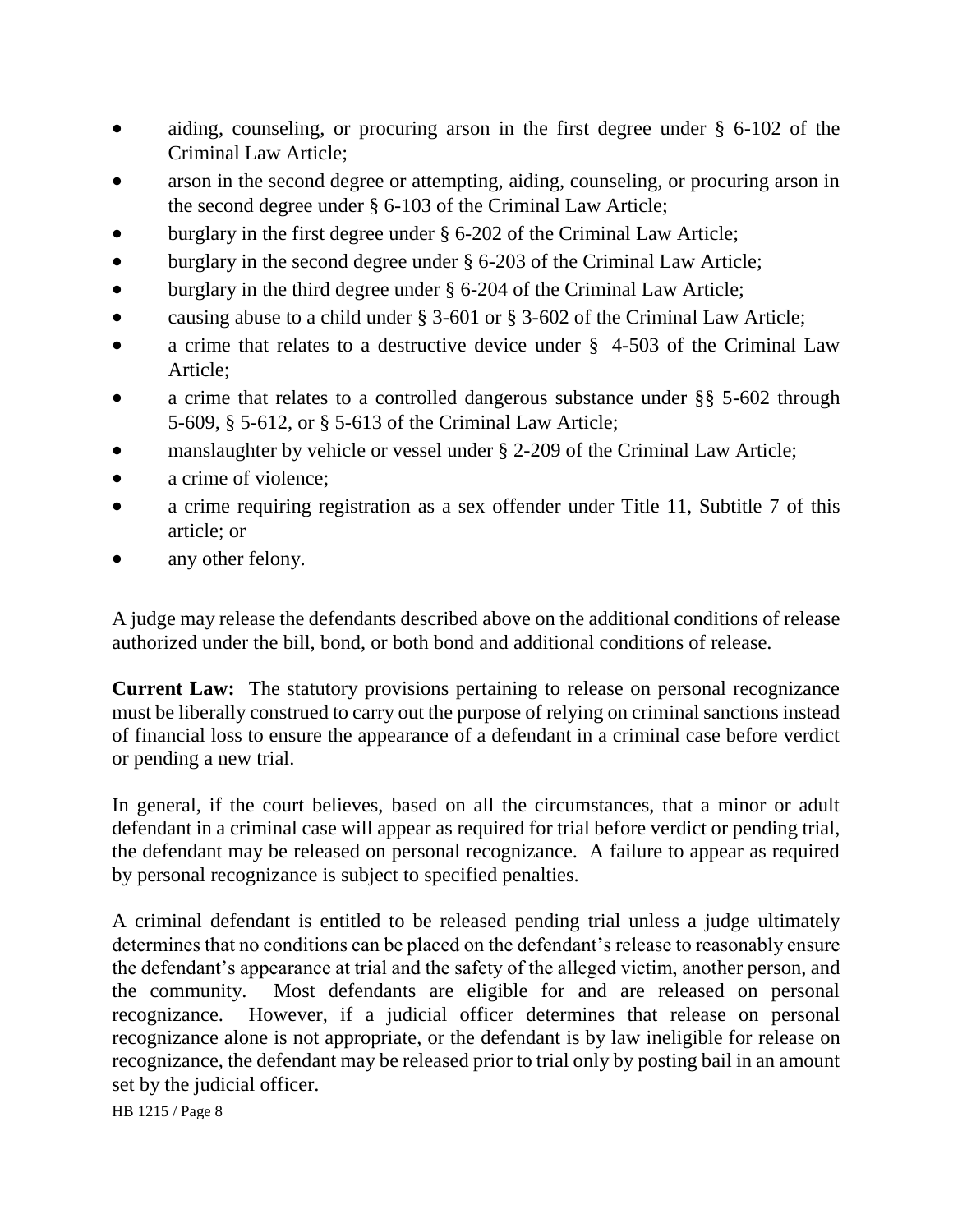A defendant is by law ineligible for release on personal recognizance if charged with (1) a crime punishable by life imprisonment without parole or (2) a crime of violence, certain drug offenses, or certain other serious crimes, after having been previously convicted of one of these crimes.

In most cases, pretrial release determinations are made at a defendant's initial appearance before a District Court commissioner. A commissioner may not, however, authorize the release of certain defendants. Pretrial release of such defendants may be authorized only by a judge, and only on suitable bail, on any other conditions that will reasonably ensure that the defendant will not flee or pose a danger to others, or on both bail and such other conditions. Please see **Appendix 1 – Defendants Ineligible for Pretrial Release by a District Court Commissioner** for a comprehensive list of defendants ineligible for pretrial release by a District Court commissioner.

A defendant who is denied pretrial release by a District Court commissioner or who for any reason remains in custody after a District Court commissioner has determined conditions of release under Maryland Rule 4-216 must be presented to a District Court judge immediately if the court is in session, or if the court is not in session, at the next session of the court.

Whether released on recognizance or bail, one or more conditions may be imposed, including:

- committing the defendant to the custody of a designated person or organization (including a private home detention company) that agrees to supervise the defendant and assist in ensuring the defendant's future appearance in court;
- placing the defendant under the supervision of a probation officer or other appropriate public official, such as a governmental pretrial services unit, which in some jurisdictions can provide home detention, electronic monitoring, and drug testing or treatment pending trial;
- restricting the defendant's travel, associations, or residence;
- prohibiting contact with the alleged victim;
- subjecting the defendant to any other conditions reasonably necessary to (1) ensure the appearance of the defendant as required; (2) protect the safety of the alleged victim; and (3) ensure that the defendant will not pose a danger to another person or the community; and
- for good cause shown, imposing one or more statutorily authorized conditions reasonably necessary to stop or prevent intimidation of a victim or witness or a violation of certain laws relating to obstruction of justice.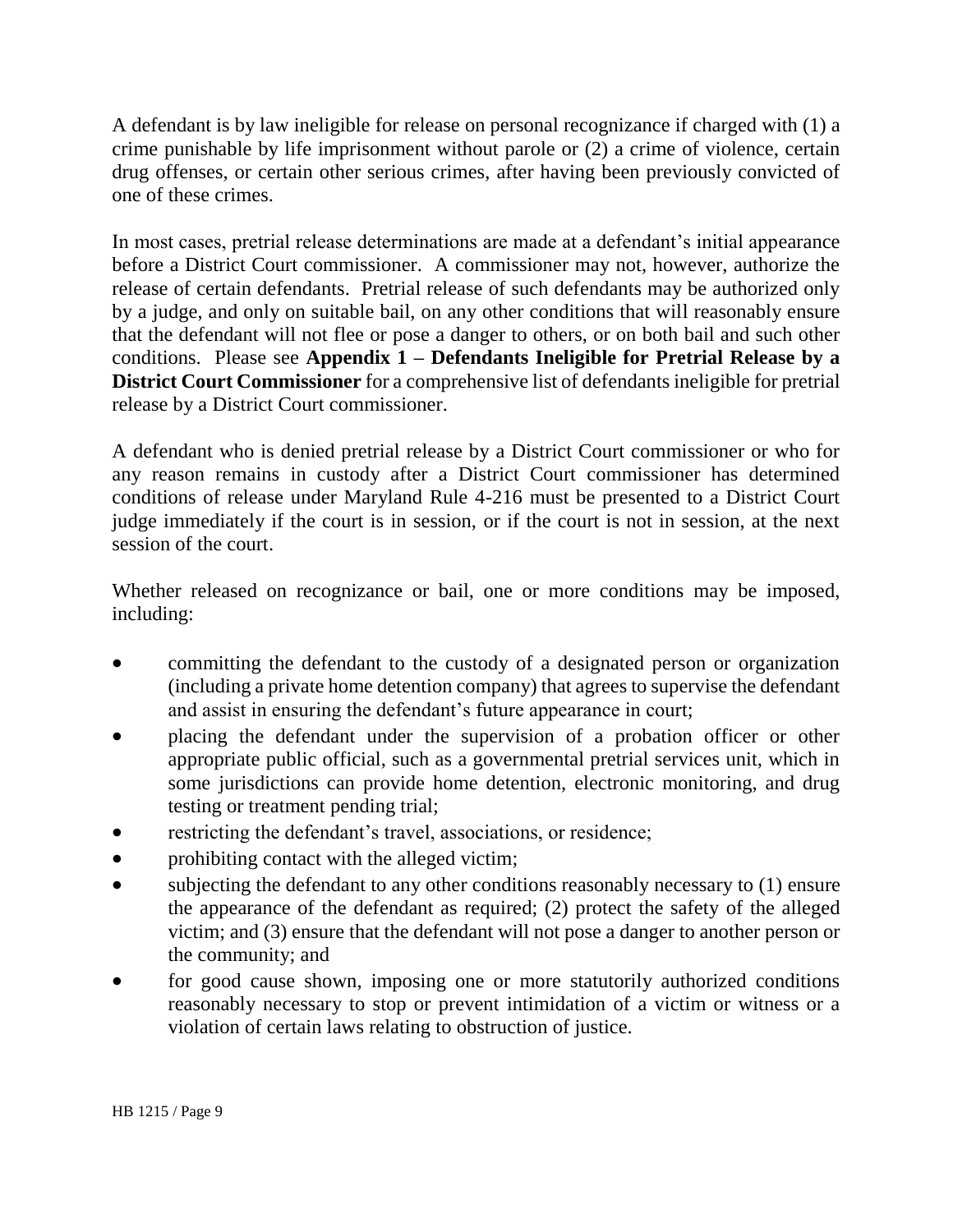In determining whether a defendant should be released and the conditions of pretrial release, the judicial officer (judge or commissioner) is required to take into account the following information, to the extent available: (1) the nature and circumstances of the offense; (2) the nature of the evidence against the defendant and the potential sentence upon conviction; (3) the defendant's prior record and history with regard to appearing in court as required or flight from prosecution; (4) the defendant's employment status and history, family ties, financial resources, reputation, character and mental condition, and length of residence in the community and the State; (5) the potential danger of the defendant to himself or herself, the alleged victim, the community, or others; (6) recommendations of the State's Attorney and any agency that conducts a pretrial release investigation; (7) information provided by the defendant or the defendant's counsel; and (8) any other factor bearing on the risk of a willful failure to appear and the safety of the alleged victim, another person, or the community, including all prior convictions and any prior adjudications of delinquency that occurred within three years of the date the defendant is charged as an adult.

Bail is intended to ensure the presence of the defendant in court, not as punishment. If there is a concern that the defendant will fail to appear in court, but otherwise does not appear to pose a significant threat to the public, the defendant may be required to post a bail bond rather than be released on recognizance. A bail bond is the written obligation of the defendant, with or without a surety or collateral security, conditioned on the personal appearance of the defendant in court as required and providing for payment of a specified penalty (the amount of the bail) upon default.

Once the bail has been set, the defendant may secure release by posting cash or other collateral with the court, such as a corporate surety bond, a certified check, intangible property, or encumbrances on real property, in an amount required by the judicial officer.

If expressly authorized by a circuit court, a defendant or a private surety acting for the defendant may post a bail bond by executing it in the full penalty amount and depositing with the clerk of court 10% of the penalty amount or \$25, whichever is greater. In a criminal or traffic case in the District Court in which a bail bond has been set and if expressly authorized by the court or District Court commissioner, the defendant or a private surety acting for the defendant may post the bail bond by executing it in the full penalty amount and depositing with the clerk of the court or a commissioner the greater of 10% of the penalty amount or \$25. A judicial officer may increase the percentage of cash surety required in a particular case but may not authorize a cash deposit of less than \$25. This option is not available to a defendant in the District Court who has been arrested for failure to appear in court or for contempt of court.

**Background:** When an individual is charged with a crime, Maryland law currently allows District Court commissioners and judges to permit release on personal recognizance, set a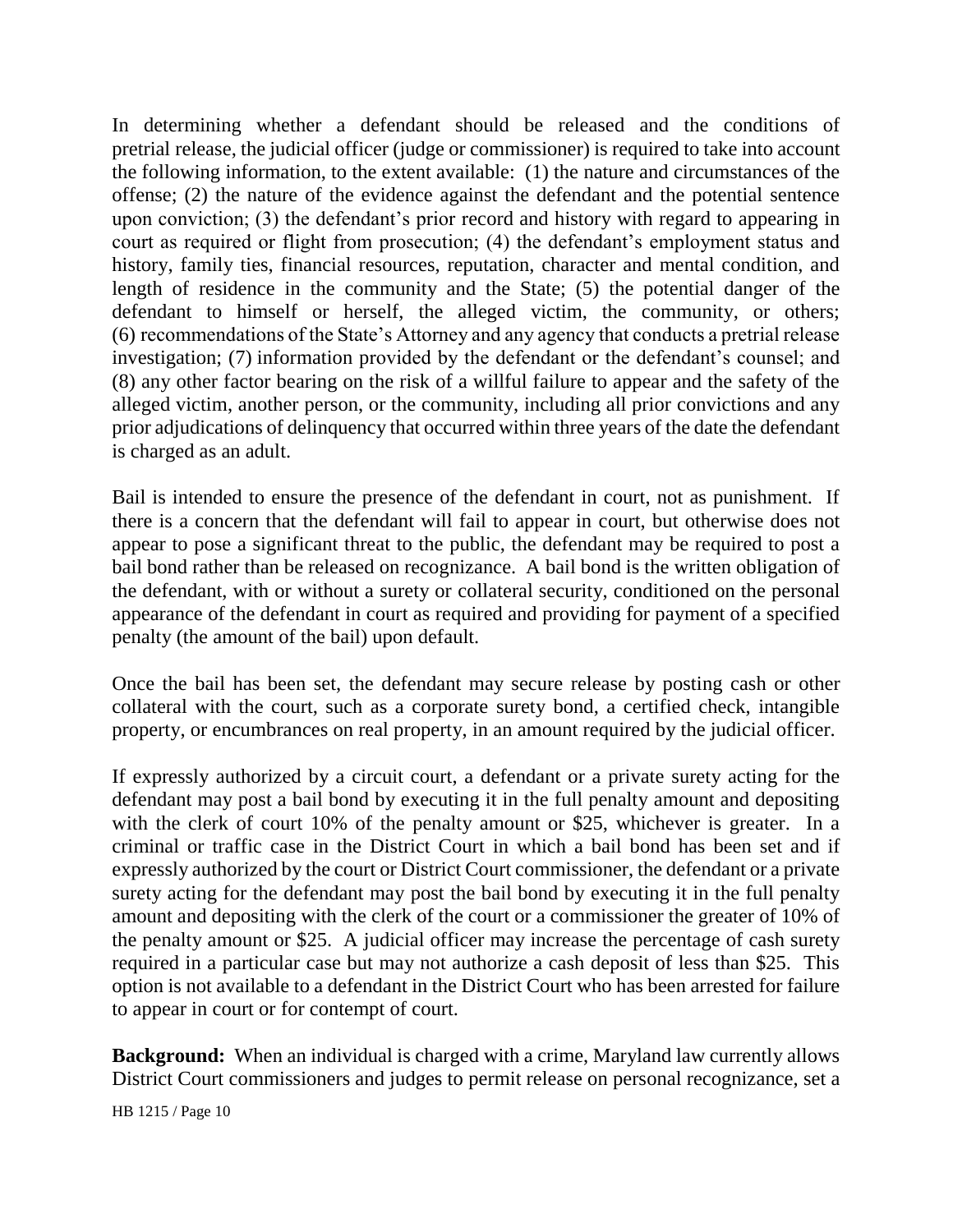bail amount, or order pretrial detention. To meet a bail amount, an arrestee must either make a payment directly to the court, post property, or seek the assistance of a bail bondsman.

*Bail Systems Scrutinized Nationally:* Bail systems have come under increased scrutiny nationwide due to the disproportionate financial burden placed on lower income individuals and the risk that they will be held before trial solely because of their financial status. Advocates for bail reform contend that alternative pretrial release strategies perform as well as or better than bail for court appearance rates and public safety without imposing a disparate impact on low-income defendants.

In February 2015, the U.S. Department of Justice (DOJ) filed a statement of interest in a case pending in federal district court in Alabama, *Varden v. City of Clanton,* in which an arrestee was held for a week because she could not afford to pay the preset bail for her charges. The DOJ statement argued that such fixed-sum bail schemes violate the Equal Protection Clause of the Fourteenth Amendment because "they essentially mandate pretrial detention for anyone who is too poor to pay the predetermined fee." The case was settled shortly after DOJ filed its statement. Under the settlement agreement, the city agreed to release most individuals arrested for violations of city ordinances on unsecured bonds and to conduct a bail hearing within 48 hours after arrest for anyone who was not released.

In August 2016, DOJ filed an *amicus curiae* brief in *Walker v. City of Calhoun, Georgia*  stating that a bail system that required an arrestee to pay a fixed amount violated the Fourteenth Amendment because it failed to engage in a meaningful consideration of the arrestee's ability to pay the bail and alternatives to money bail. The plaintiff in the case alleged that he was kept in jail for six days because of his inability to pay a \$160 bail, which was determined according to the City of Calhoun's preset bail schedule.

In January 2016, a federal district court granted Mr. Walker's request for a preliminary injunction and ordered the City of Calhoun to implement constitutional post-arrest procedures. The court also prohibited the city from keeping arrestees in custody solely because of their inability to pay their monetary bonds and ordered the city to release present and future misdemeanor arrestees in its custody on personal recognizance or unsecured bond until it can implement lawful procedures. The court also granted Mr. Walker's motion for class certification. The U.S. Court of Appeals for the Eleventh Circuit heard oral arguments in the case on February 23, 2017.

Though the *Varden* and *Walker* cases involve bail schedules and preset bail amounts, DOJ officials have stated that the department's position applies to any system that incarcerates an individual solely because of the individual's inability to pay a cash bond, fee, or fine.

*Imposition of Bail in Maryland:* Maryland does not utilize preset bail schedules or fixed-sum bail systems. Rather, judges and commissioners in Maryland are required to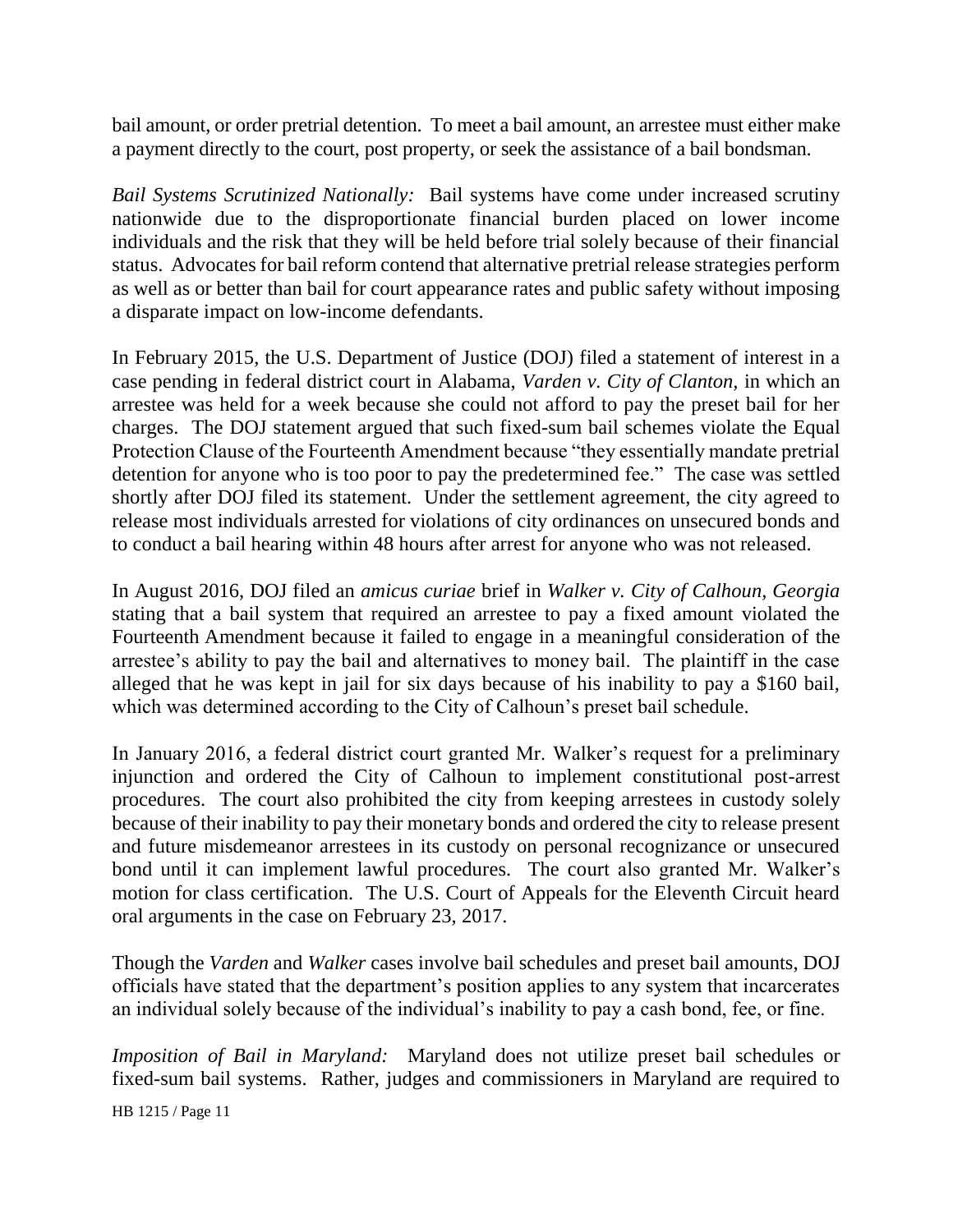consider a number of factors when determining whether an arrestee is to be held in pretrial detention, released with a money bail, or released on recognizance. According to information provided by the Maryland Judiciary during the 2016 session, approximately 50% of arrestees are released immediately on personal recognizance or by unsecured personal bonds, 10% post bonds the same evening, and 10% post bonds prior to a judicial bail review hearing.

In an advisory letter dated October 11, 2016, the Office of the Attorney General stated its belief that, if presented with an appropriate case, the Court of Appeals would determine that the State's laws and rules require judicial officers to inquire into an arrestee's ability to meet a financial condition of release. The advisory letter concluded that if a judge or commissioner determines that pretrial detention without bail is not necessary, then they "may not impose a financial condition set solely to detain the defendant," and release conditions must be the "least onerous" possible to meet the State's interests in public safety and ensure the appearance of the defendant. The office also determined that if bail is set at a financially unreachable level for a defendant for whom pretrial detention is not justified, the Court of Appeals would likely determine that the bail is excessive under the Eighth Amendment of the U.S. Constitution and Article 25 of the Maryland Declaration of Rights. State law does not require that bail be set within an arrestee's ability to pay.

*Ensuring Least Onerous Conditions:* The Chief Judge of the District Court of Maryland, John P. Morrissey, issued a guidance letter to all District and circuit court judges and District Court commissioners on October 25, 2016, advising them on several aspects of the bail-setting process under current law. In particular, Chief Judge Morrissey cautioned that judicial officers are to apply the "least onerous" conditions that will ensure public safety and the appearance of the defendant and that cash bail is not an appropriate means of ensuring public safety. He also advised that judicial officers should avoid "defendants being detained who do not need to be detained."

Also on October 25, 2016, Maryland Attorney General Brian E. Frosh requested that the Maryland Judiciary's Standing Committee on Rules of Practice and Procedure consider changes to the Maryland Rules to ensure that arrestees do not remain incarcerated solely because they cannot afford bail. The 24-member panel considers proposed amendments to the Maryland Rules of Procedure and submits recommendations for amendments to the Court of Appeals. On February 7, 2017, the Maryland Court of Appeals approved changes to the Maryland Rules regarding pretrial release of criminal defendants.

While the amended rules still authorize the imposition of financial conditions of release, the rules (1) establish that unless a judicial officer finds that no permissible nonfinancial condition of release will reasonably ensure the defendant's appearance in court or public safety, the judicial officer must release the defendant on personal recognizance or unsecured bond, with or without conditions; (2) require a judicial officer to impose the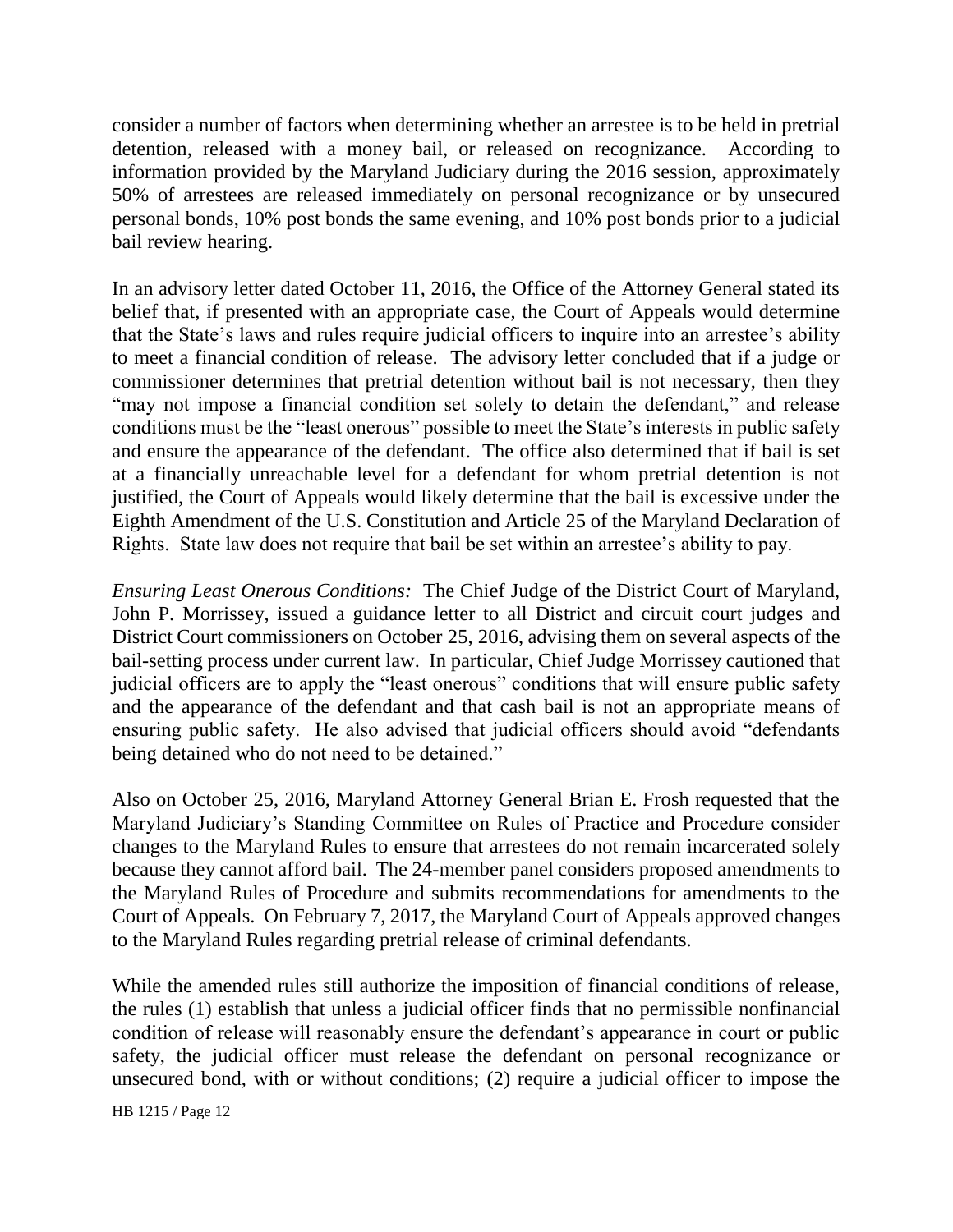least onerous conditions of release to ensure the defendant's appearance as required and ensure public safety; and (3) require a judicial officer to consider the specific facts and circumstances applicable to the defendant, including the defendant's ability to meet financial conditions of release. **Appendix 2 – Summary of Recent Changes to the Maryland Rules Regarding Pretrial Release of Criminal Defendants** contains a summary of recent changes to the Maryland Rules.

**Appendix 3 – Initial Appearances and Outcomes by Jurisdiction** contains statistics on initial appearances and release determinations in the District Court during fiscal 2016.

**State Expenditures:** General fund expenditures for DPSCS may decrease significantly if, when compared to current practice, the bill reduces pretrial detentions in Baltimore City, partially offset by increases in general fund expenditures if DPSCS needs to hire additional supervision personnel. General fund expenditures for the Judiciary may increase if additional personnel are needed to handle motions and weekly reviews of inmate populations under the bill. This analysis does not account for any changes to the failure to appear rate as a result of the bill's provisions, which cannot be determined without actual experience under the bill.

The bill (1) establishes a clear and convincing evidentiary standard for specified pretrial release decisions; (2) requires that specified defendants be released on personal recognizance unless otherwise disqualified under the bill; (3) authorizes a defendant to self-post bail of \$2,500 or less (currently only available if authorized by a judicial officer); (4) prohibits a judicial officer from setting bail higher than necessary to ensure the future appearance of the defendant or protect the safety of the victim, a witness, another person, or the community; and (5) prohibits a judicial officer from setting bail solely to detain the defendant, punish the defendant, or placate public opinion. To the extent that these factors increase the number of defendants in Baltimore City who are able to be released pretrial, general fund expenditures for detention may decrease significantly. The magnitude of this decrease cannot be reliably predicted at this time and can only be determined with actual experience under the bill. Furthermore, the bill appears to expand the pool of defendants for whom a District Court commissioner may not authorize pretrial release, which may also impact the overall effect of the bill on pretrial detention populations.

The Judiciary does not have data on the number of individuals charged with only one or more misdemeanors, since statistics on defendants are kept by case and not by charge and cases can contain multiple charges. These individuals must be released on personal recognize under the bill, unless disqualified under other provisions in the bill.

The State does not pay for pretrial detention time in a local correctional facility. Persons sentenced in Baltimore City are generally incarcerated in State correctional facilities. The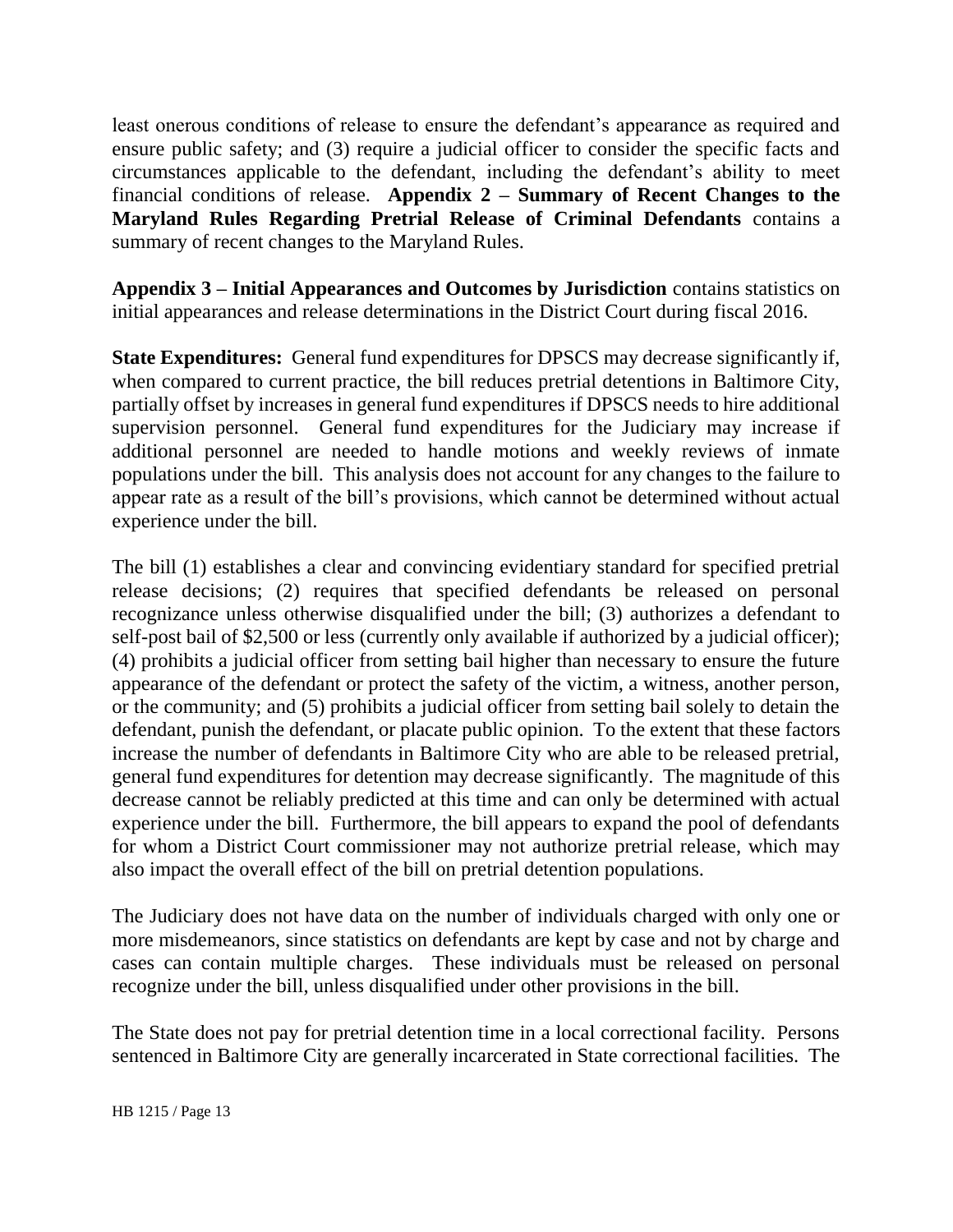Baltimore Pretrial Complex, a State-operated facility, is used primarily for pretrial detentions.

However, should the bill lead to increased referrals to pretrial supervision to the point that additional personnel are needed to maintain acceptable caseloads, general fund expenditures for DPSCS may increase. The Pretrial Release Services Program (PRSP) provides pretrial supervision and services for defendants in Baltimore City. The Division of Parole and Probation (DPP) provides supervision for pretrial defendants when ordered to do so by the courts. Neither PRSP nor DPP can estimate how many more defendants may be released to pretrial supervision as a result of the bill and cannot determine the fiscal impact of the bill at this time.

The Governor's proposed fiscal 2018 budget includes \$3.8 million for PRSP, and PRSP has 88 positions. The cost associated with hiring an additional pretrial investigator is \$56,757 in fiscal 2018, including salaries, fringe benefits, one-time start-up costs, and ongoing operating expenses. The cost associated with hiring an additional pretrial case agent is \$68,882 in fiscal 2018. These estimates assume a July 1, 2017 hiring date.

OPD advises that the bill does not have a fiscal or operational impact on the agency and that while the bill may increase bail review hearings, OPD is already representing indigent defendants at judicial bail review hearings statewide.

The Judiciary advises that the administrative judge of the District Court regularly reviews a list of incarcerated defendants from local detention centers to see if any pending trial date should be advanced due to the length of a defendant's incarceration. According to the Judiciary, the bill formalizes a process involving coordination with four different entities.

Under the bill, District Court judges must review inmate lists on a weekly basis. The Judiciary advises that this requirement may impact judicial availability for District Court dockets and may require additional personnel to process motions and coordinate weekly reviews. The Department of Legislative Services advises that while the bill is likely to result in operational delays in the District Court, the need for additional personnel may be mitigated to the extent that the current process can be altered to accommodate the requirements of the bill or the creation of automated reports.

**Local Expenditures:** Local expenditures may decrease significantly if, when compared to current practice, the bill results in a reduction in pretrial detentions in local jurisdictions. These expenditures may be offset to the extent that the bill results in increased need for pretrial services personnel.

**Exhibit 1** contains information on local jurisdictions with pretrial services units, based on information from legislative reports and recent developments. Based on the most recent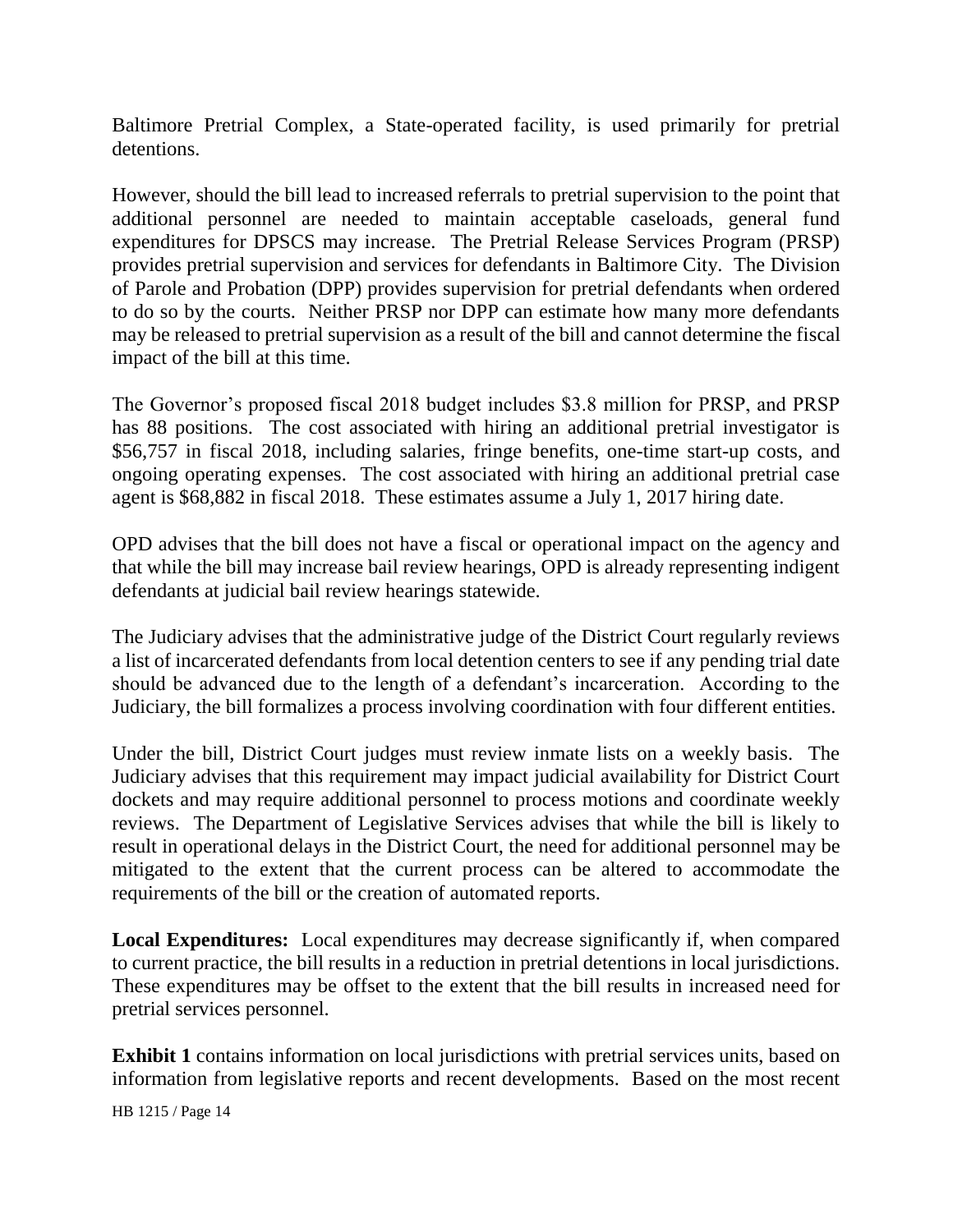available information, 11 counties currently have pretrial services units. The programs vary in their policies and duties.

#### **Exhibit 1 Pretrial Services Units in Local Jurisdictions Jurisdictions with Pretrial Services Units Jurisdictions Without Pretrial Services Units** Anne Arundel County Baltimore City Baltimore County Calvert County Carroll County Frederick County Harford County Montgomery County Prince George's County St. Mary's County Wicomico County Allegany County Caroline County Cecil County Charles County Garrett County Howard County Kent County Queen Anne's County Somerset County Talbot County Washington County Worcester County

Source: Task Force to Study the Laws and Policies Relating to Representation of Indigent Criminal Defendants by the Office of the Public Defender – Survey by Pretrial Justice Institute; Maryland Association of Counties; Department of Legislative Services

Montgomery County advises that the bill does not have a fiscal impact on the county, since its pretrial release services program is fully operational and already accomplishes the bill's requirements.

The Maryland Association of Counties (MACo) advises that the bill does not have a direct impact on local government finances or operations as it makes changes to the procedures and consideration a District Court commissioner makes when making the determination of whether and how to release a defendant pending trial. MACo advises, however, that it does not have the necessary information to estimate any impact or changes to local jail populations given the changes within the bill.

Dorchester County advises that the bill increases operating costs for its State's Attorney's Office to comply with the requirement for ongoing monitoring of local detention populations.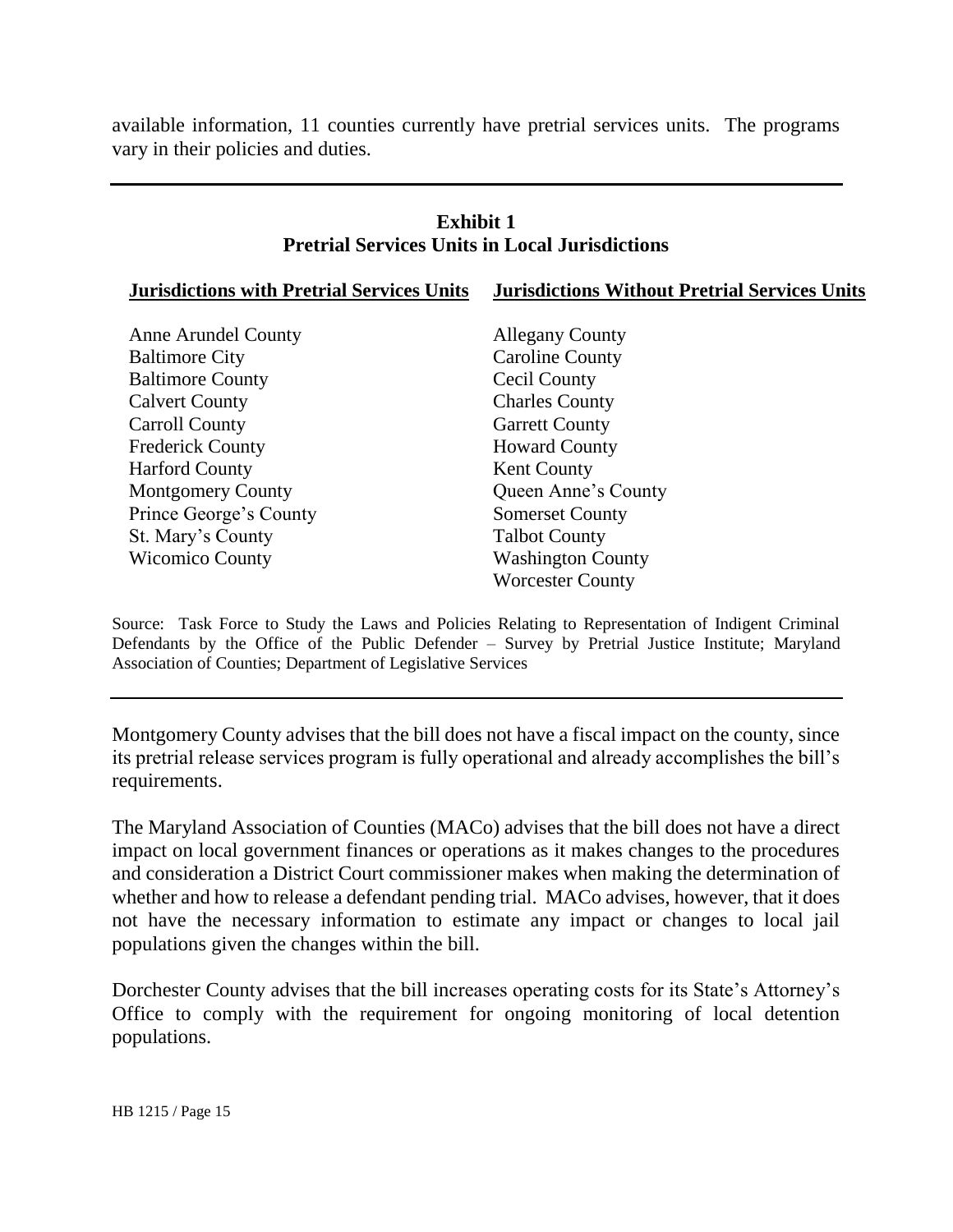Garrett County advises that while the bill results in fewer inmates in jail pending trial, substantial additional resources are needed to locate individuals who fail to appear because they were not held on an appropriate bond.

The State's Attorneys' Association advises that the effect of the bill on prosecutors is unknown at this time.

#### **Additional Information**

**Prior Introductions:** None.

**Cross File:** SB 983 (Senator Muse) - Judicial Proceedings.

**Information Source(s):** Baltimore, Dorchester, Garrett, and Montgomery counties; Maryland Association of Counties; Maryland State Commission on Criminal Sentencing Policy; Judiciary (Administrative Office of the Courts); Office of the Public Defender; State's Attorneys' Association; Department of Public Safety and Correctional Services; Department of Legislative Services

**Fiscal Note History:** First Reader - March 1, 2017 md/kdm

Analysis by: Amy A. Devadas Direct Inquiries to:

(410) 946-5510 (301) 970-5510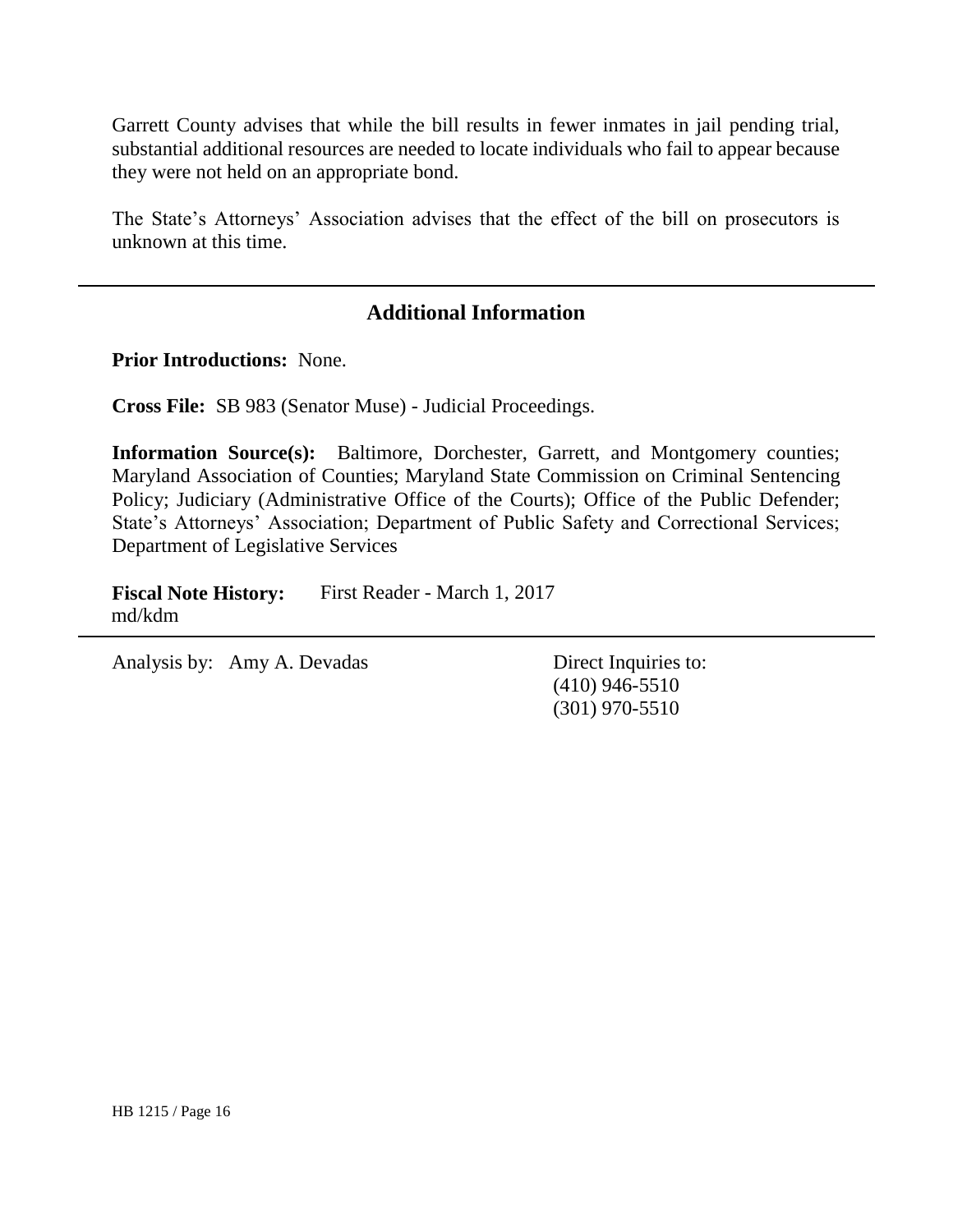# **Appendix 1 – Defendants Ineligible for Pretrial Release by a District Court Commissioner**

Please refer to § 5-202 of the Criminal Procedure Article for complete information on defendants who are not eligible for pretrial release by a District Court commissioner.

#### *In General*

In most cases, pretrial release determinations are made at the defendant's initial appearance before a District Court commissioner. A commissioner may not, however, authorize the release of certain defendants, including defendants who are registered sex offenders in the State or defendants required to register as a sex offender by another jurisdiction/court/government and defendants charged:

- with a crime punishable by life imprisonment;
- with escaping from a correctional facility or any other place of confinement in the State;
- as a drug kingpin;
- with a crime of violence (as defined under § 14-101 of the Criminal Law Article), if the defendant has been previously convicted of a crime of violence under the laws of this State, has been convicted under the laws of another state of a crime classified as a crime of violence in Maryland or has been convicted of specified weapons-related offenses; and
- with violating the provisions of a domestic violence protective order (temporary or otherwise) ordering the defendant to refrain from abusing or threatening to abuse a person eligible for relief (applies to orders issued by a court in Maryland, by another state, or by a Native American tribe).

#### *Repeat Offender – Defendant Charged with a Specified Crime Who Has a Prior Conviction for a Specified Crime*

A District Court commissioner may not authorize the pretrial release of a defendant charged with one of the following crimes *if the defendant has previously been convicted of a crime of violence or one of the following crimes*:

- wearing, carrying, or transporting a handgun under § 4-203 of the Criminal Law Article;
- use of a handgun or an antique firearm in commission of a crime under § 4-204 of the Criminal Law Article;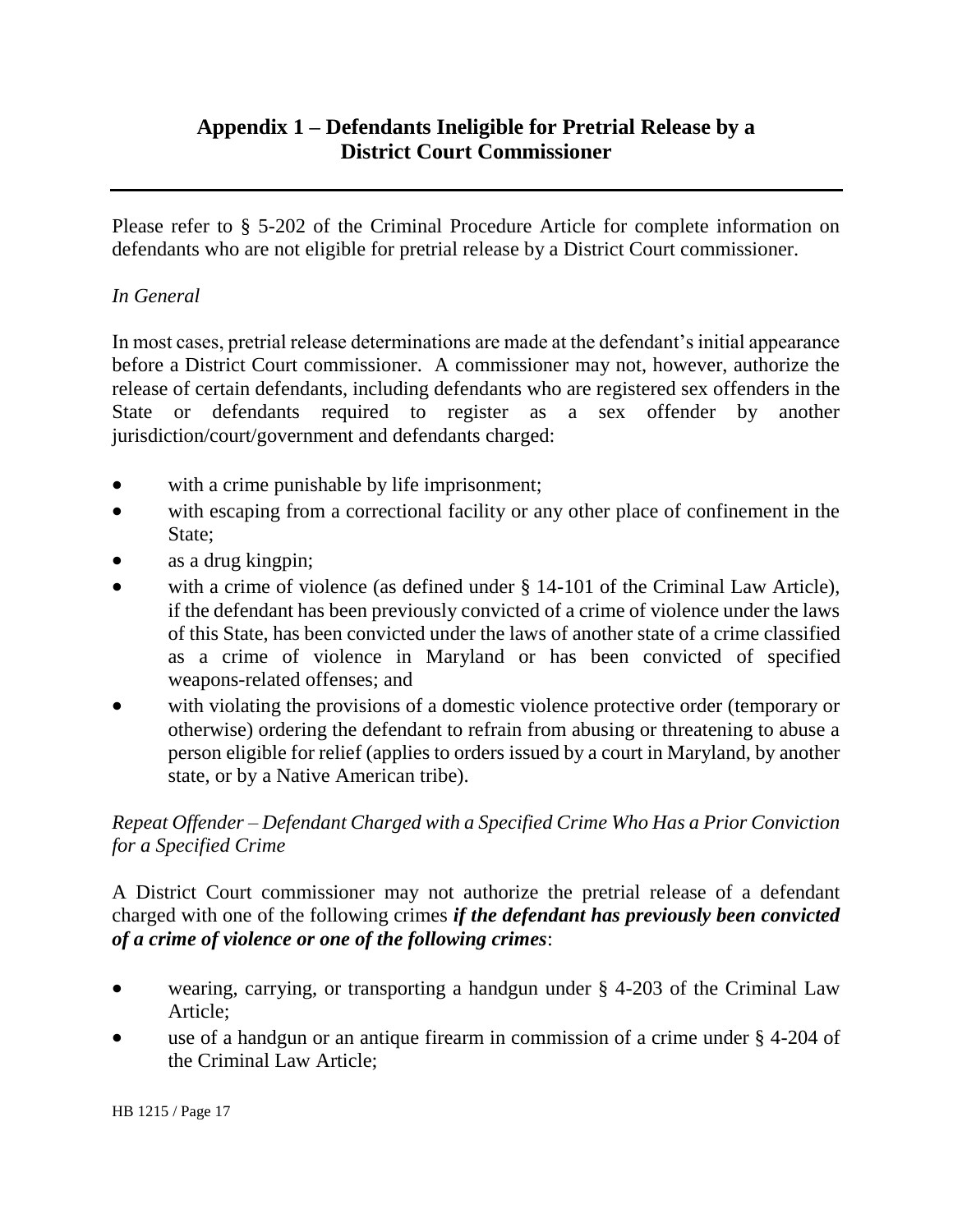- violating prohibitions relating to assault weapons under § 4-303 of the Criminal Law Article;
- use of a machine gun in a crime of violence under § 4-404 of the Criminal Law Article;
- use of a machine gun for an aggressive purpose under § 4-405 of the Criminal Law Article;
- use of a weapon as a separate crime under § 5-621 of the Criminal Law Article;
- possession of a regulated firearm under § 5-133 of the Public Safety Article;
- transporting a regulated firearm for unlawful sale or trafficking under § 5-140 of the Public Safety Article; or
- possession of a rifle or shotgun by a person with a mental disorder under § 5-205 of the Public Safety Article.

#### *Repeat Offender – Defendant Charged with Committing a Specified Crime While Released on Bail or Personal Recognizance on a Prior Charge of Committing a Specified Crime*

A District Court commissioner also may not authorize the pretrial release of a defendant charged with committing one of the following crimes *while the defendant was released on bail or personal recognizance for a pending prior charge of committing one of the following crimes*:

- aiding, counseling, or procuring arson in the first degree;
- arson in the second degree or attempting, aiding, counseling, or procuring arson in the second degree;
- burglary in the first, second, or third degree;
- child abuse or sexual abuse of a minor;
- manufacture or possession of a destructive device;
- various offenses related to controlled dangerous substances (CDS), except for possessing or administering CDS;
- manslaughter by vehicle or vessel; and
- a crime of violence.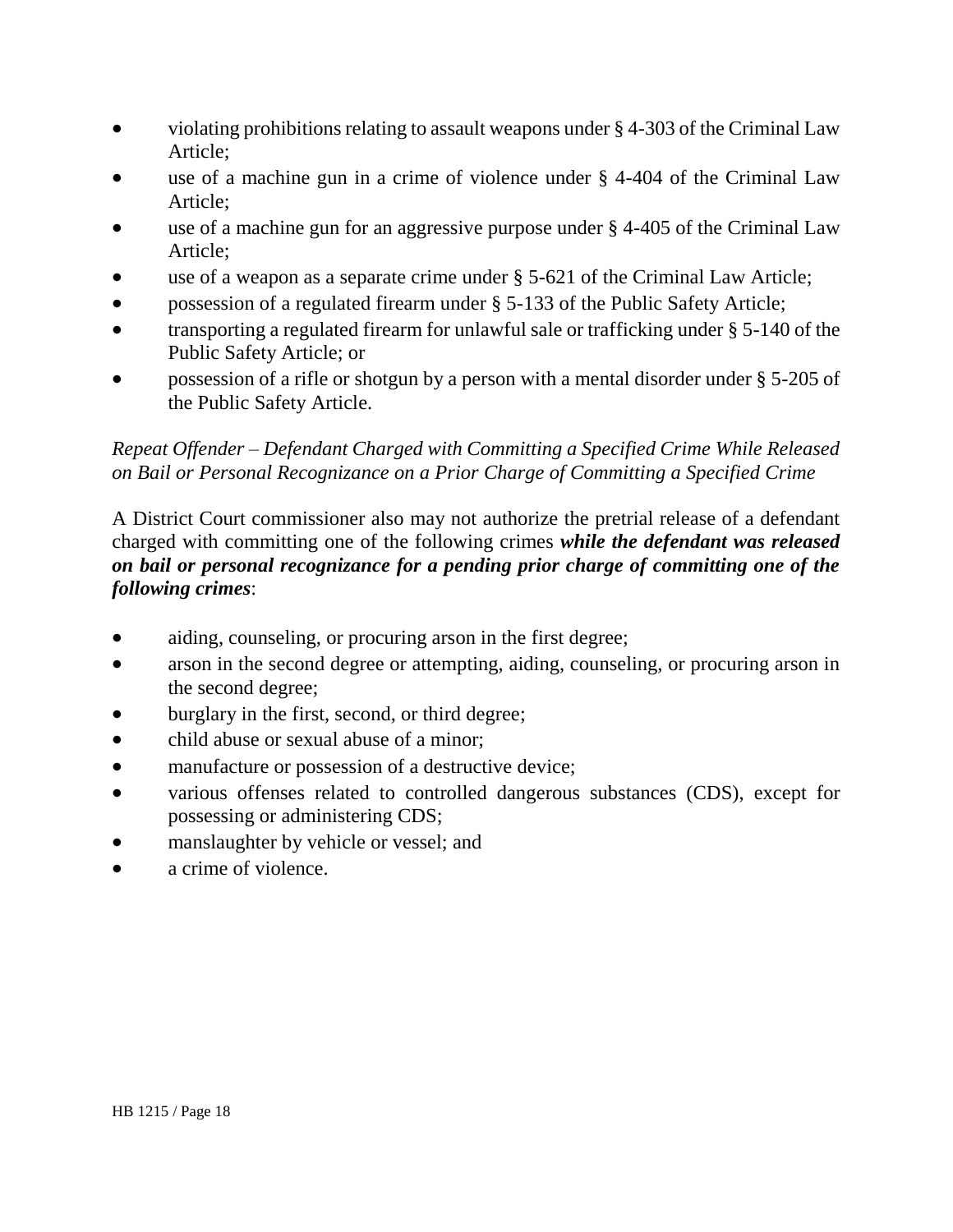# **Appendix 2 – Summary of Recent Changes to the Maryland Rules Regarding Pretrial Release of Criminal Defendants (Effective July 1, 2017)**

On February 7, 2017, the Maryland Court of Appeals approved significant changes to the Maryland Rules on pretrial release of defendants. The rules take effect July 1, 2017.

*General Principles:* The new rules are designed to promote the release of defendants on their own recognizance or unsecured bond, when necessary. A judicial officer should impose additional conditions on release only if needed to ensure the defendant's appearance in court; to protect the community, victims, witnesses, or other persons; and to maintain the integrity of the judicial process, as demonstrated by the circumstance of the individual case. Preference should be given to additional conditions without financial terms.

*Interpretation of Rules:* The rules must be construed to permit the release of a defendant pending trial except if the judicial officer finds that if the defendant is released, there is a reasonable likelihood that the defendant will not appear as required or will be a danger to the victim, witnesses, another person, or the community.

*Individualized Consideration:* A judicial officer must consider the specific facts and circumstances applicable to the defendant when determining whether or on what conditions to release a defendant, including the ability of the defendant to meet a special condition of release with financial terms or comply with a special condition.

*Least Onerous Conditions:* If a judicial officer determines that a defendant should be released other than on personal recognizance or unsecured bond with special conditions, the judicial officer must impose the least onerous condition(s) of release to reasonably ensure the defendant's appearance in court and the safety of specified individuals and the community.

*Priority Given to Release on Personal Recognizance or Unsecured Bond:* Except as prohibited under § 5-101 or § 5-202 of the Criminal Procedure Article (no personal recognizance for specified defendants and individuals ineligible for pretrial release by a District Court commissioner), unless the judicial officer finds that no permissible nonfinancial condition of release will reasonably ensure the appearance of the defendant or safety of victims, witnesses, other persons, or the community, the judicial officer must release the defendant on personal recognizance or unsecured bond, with or without special conditions. If the judicial officer makes such a finding, the judicial officer must state the basis for it on the record.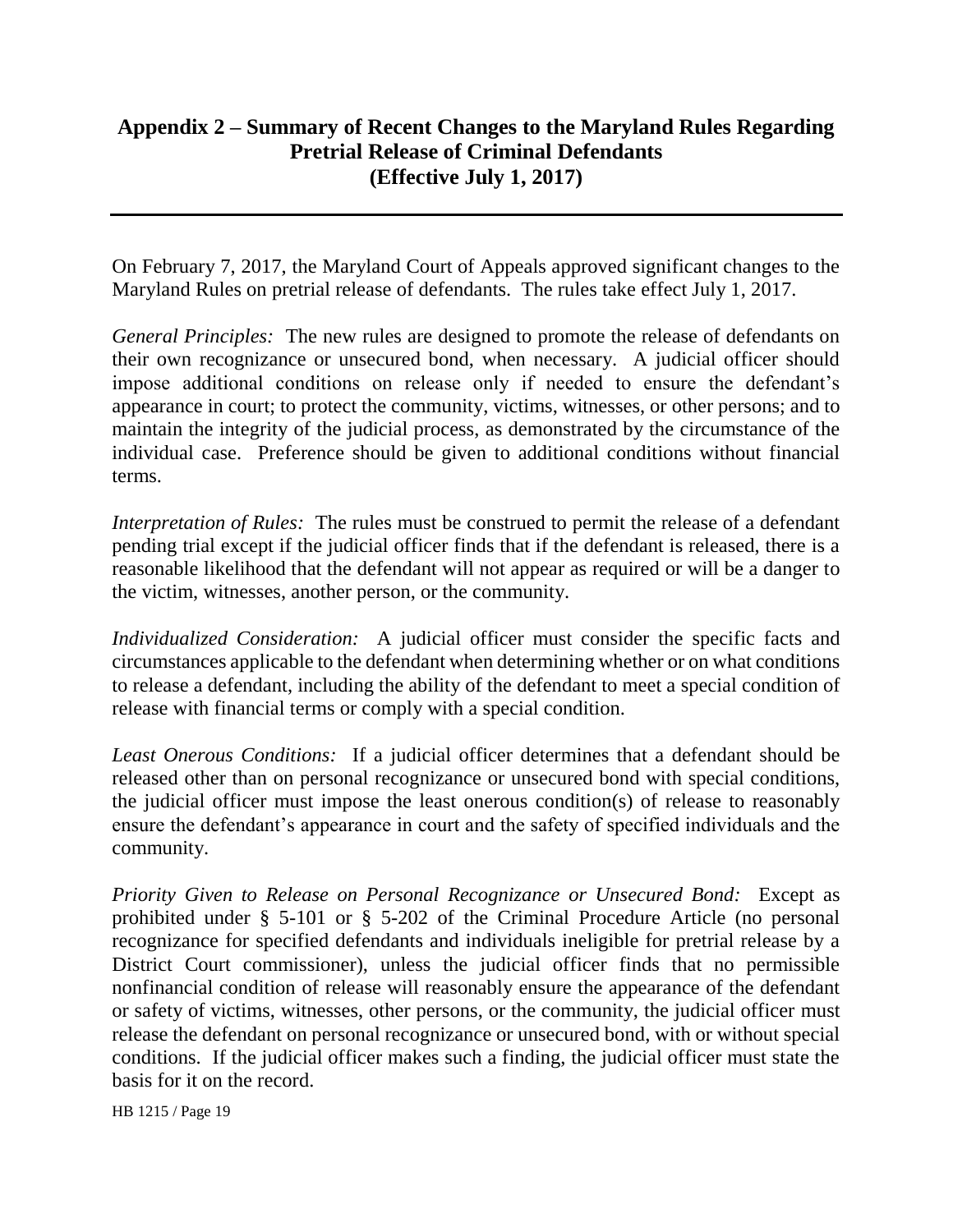*Required Conditions of Release:* The following conditions of release are required for all defendants: (1) the defendant will not engage in any criminal conduct while on pretrial release; and (2) the defendant will appear in court when required to do so.

*Special Conditions of Release:* Special conditions of release that may be imposed on a defendant include:

- statutory conditions to stop or prevent witness intimidation, including a general no-contact order;
- reasonable travel or residential restrictions;
- maintaining or seeking employment;
- maintaining or commencing an education program;
- a reasonable curfew:
- refraining from possessing a firearm, destructive device, or dangerous weapon;
- refraining from use of alcohol, narcotics, or controlled dangerous substances;
- medical, psychological, or psychiatric treatment or drug/alcohol counseling;
- electronic monitoring;
- periodic reporting to designated supervisory persons;
- committing the defendant to the custody or supervision of a designated person or organization that agrees to supervise the defendant and assist in ensuring the defendant's appearance in court;
- execution of unsecured bonds by the defendant and an uncompensated surety who meets specified requirements;
- execution of a bond secured by the deposit of collateral security of a value in excess of 10% of the penalty amount of the bond or by the obligation of a surety, including a surety insurer acceptable to the judicial officer (preference to uncompensated surety with personal relationship to the defendant and posting of collateral security by that surety); and
- any other lawful condition that will help ensure the appearance of the defendant or safety of specified individuals or the community.

*Conditions of Defendant's Resources:* A judicial officer may not impose a special condition of release with financial terms in a form or amount that results in the pretrial detention of the defendant solely because of the defendant's inability to meet the financial condition. The judicial officer may consider resources available to the defendant from all lawful sources when determining the defendant's ability to meet a financial condition of release.

HB 1215 / Page 20 *Imposition of Special Conditions:* Special conditions of release with financial terms are appropriate only to ensure the appearance of the defendant and may not be imposed solely to prevent future criminal conduct during the pretrial period or to protect the safety of any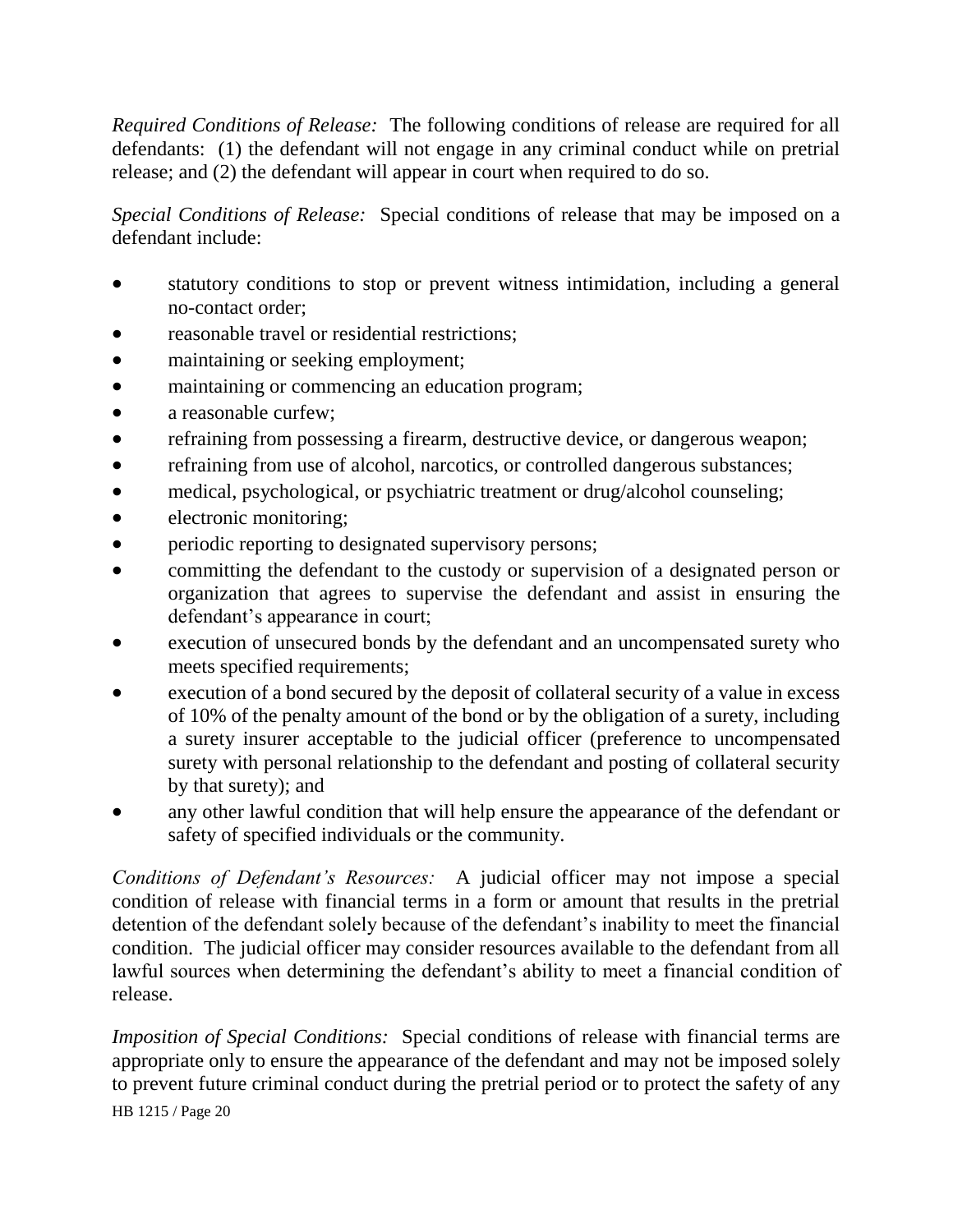person or the community or to punish the defendant or placate public opinion. Judicial officers may not use a predetermined charge-based schedule to set financial terms of release.

The judicial officer may also impose one or more special conditions of release if the officer finds that such conditions are necessary to ensure the defendant's appearance and protect the safety of victims, other persons, or the community.

*Recommendations by Pretrial Services Units:* When determining whether or not to release a defendant and the conditions of release, a judicial officer must consider the recommendations of a pretrial services unit that has administered a validated risk assessment to the defendant and is willing to provide an acceptable level of supervision over the defendant during the pretrial period if asked to do so.

*Additional Factors for Consideration:* Additional factors the judicial officer must consider are:

- the nature and circumstances of the offense charged, the nature of the evidence against the defendant, and the potential sentence upon conviction;
- the defendant's prior record of appearance at court proceedings or flight to avoid prosecution or failure to appear at court proceedings;
- the defendant's family ties, employment status and history, financial resources, reputation, character and mental condition, length of residence in the community, and length of residence in this State;
- any request made under § 5-201 of the Criminal Procedure Article for reasonable protections for the safety of the victim;
- any recommendation of an agency that conducts pretrial release investigations;
- any information presented by the State's Attorney and any recommendation of the State's Attorney;
- any information presented by the defendant or defendant's attorney;
- the danger of the defendant to the alleged victim, another person, or the community;
- the danger of the defendant to himself or herself; and
- any other factor bearing on the risk of a willful failure to appear and the safety of the alleged victim, another person, or the community, including all prior convictions and any prior adjudications of delinquency that occurred within three years of the date the defendant is charged as an adult.

*Refunds of Posted Collateral Security:* If the judicial officer requires collateral security, the officer must advise the defendant that any posted cash or property will be refunded at the conclusion of the criminal proceedings if the defendant has not defaulted in the performance of the conditions of the bond.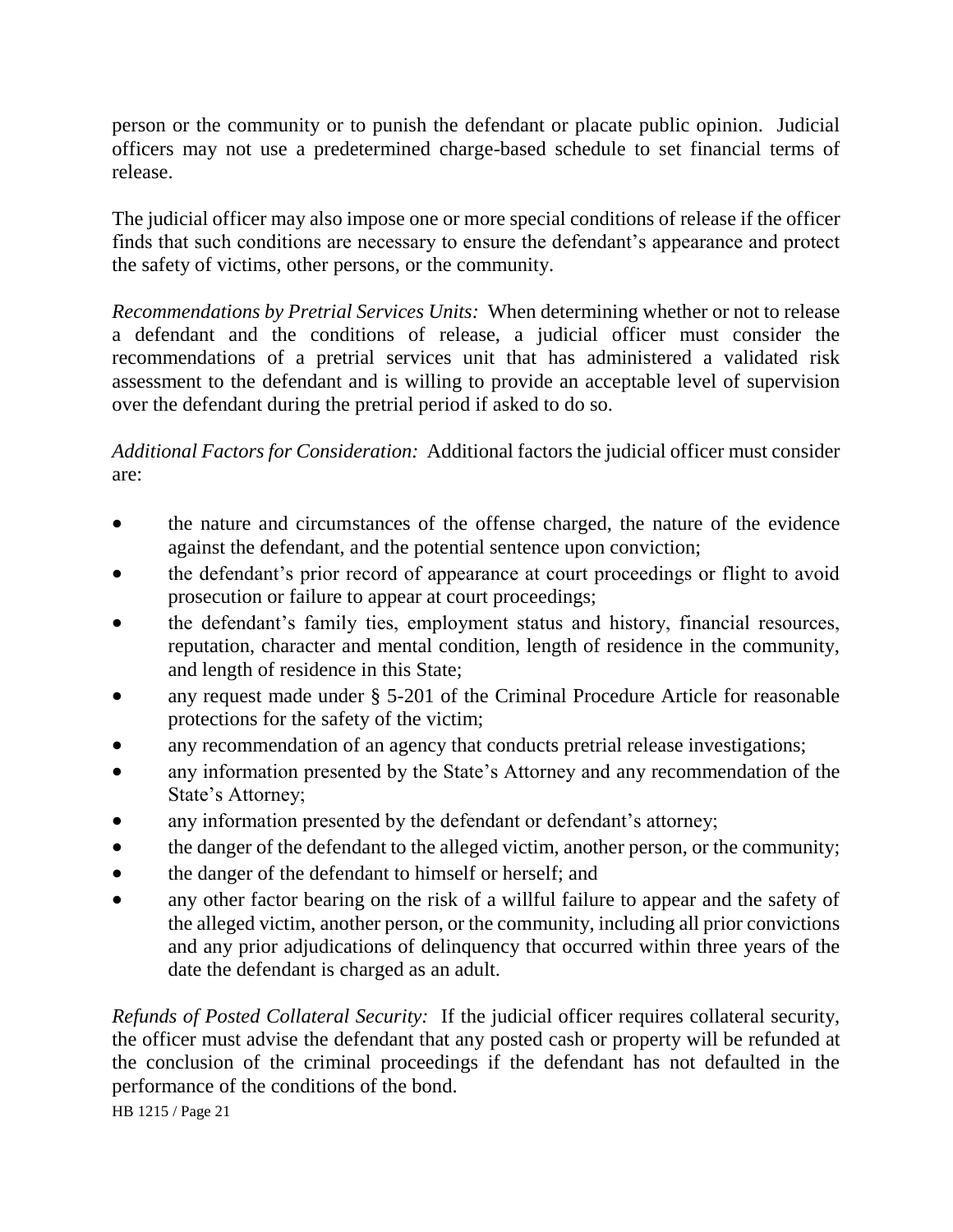|                       | Number of<br><b>Initial</b> | N <sub>0</sub><br>Probable<br><b>Cause</b> | <b>Personal</b> | <b>Unsecured</b><br><b>Personal</b> | % Personal<br><b>Recognizance and</b><br><b>Unsecured</b> | <b>Held</b><br>on | % Held<br>on | <b>Held</b><br>Without | % Held<br><b>Without</b> |
|-----------------------|-----------------------------|--------------------------------------------|-----------------|-------------------------------------|-----------------------------------------------------------|-------------------|--------------|------------------------|--------------------------|
| <b>County</b>         | <b>Appearances</b>          | <b>Release</b>                             | Recognizance    | <b>Bond</b>                         | <b>Personal Bond</b>                                      | <b>Bond</b>       | <b>Bond</b>  | <b>Bond</b>            | <b>Bond</b>              |
| Allegany              | 2,201                       | 25                                         | 580             | 65                                  | 30.4%                                                     | 1,175             | 53.4%        | 345                    | 15.7%                    |
| Anne Arundel          | 13,699                      | 579                                        | 6,280           | 1,064                               | 57.8%                                                     | 4,658             | 34.0%        | 887                    | 6.5%                     |
| <b>Baltimore City</b> | 29,223                      | 97                                         | 11,855          | 785                                 | 43.6%                                                     | 13,482            | 46.1%        | 2,996                  | 10.3%                    |
| Baltimore             | 17,392                      | 110                                        | 5,720           | 905                                 | 38.7%                                                     | 8,829             | 50.8%        | 1,067                  | 6.1%                     |
| Calvert               | 2,202                       | 22                                         | 645             | 776                                 | 65.5%                                                     | 665               | 30.2%        | 87                     | 4.0%                     |
| Caroline              | 838                         |                                            | 268             | 194                                 | 55.3%                                                     | 301               | 35.9%        | 72                     | 8.6%                     |
| Carroll               | 2,055                       | 20                                         | 748             | 357                                 | 54.7%                                                     | 665               | 32.4%        | 263                    | 12.8%                    |
| Cecil                 | 3,636                       | 8                                          | 988             | 648                                 | 45.2%                                                     | 1,348             | 37.1%        | 633                    | 17.4%                    |
| Charles               | 4,529                       | 130                                        | 2,525           | 223                                 | 63.5%                                                     | 1,292             | 28.5%        | 311                    | 6.9%                     |
| Dorchester            | 1,275                       | 5                                          | 238             | 148                                 | 30.7%                                                     | 764               | 59.9%        | 109                    | 8.5%                     |
| Frederick             | 4,101                       | 89                                         | 1,590           | 291                                 | 48.0%                                                     | 1,690             | 41.2%        | 343                    | 8.4%                     |
| Garrett               | 575                         |                                            | 232             | 38                                  | 47.1%                                                     | 241               | 41.9%        | 63                     | 11.0%                    |
| Harford               | 3,326                       | 62                                         | 1,644           | 42                                  | 52.6%                                                     | 1,158             | 34.8%        | 388                    | 11.7%                    |
| Howard                | 4,001                       | 19                                         | 647             | 1,249                               | 47.9%                                                     | 1,669             | 41.7%        | 355                    | 8.9%                     |
| Kent                  | 454                         | $\Omega$                                   | 102             | 84                                  | 41.0%                                                     | 203               | 44.7%        | 53                     | 11.7%                    |
| Montgomery            | 13,617                      | 141                                        | 3,518           | 2,917                               | 48.3%                                                     | 6,249             | 45.9%        | 772                    | 5.7%                     |
| Prince George's       | 27,265                      | 829                                        | 11,866          | 777                                 | 49.4%                                                     | 10,165            | 37.3%        | 1,835                  | 6.7%                     |
| Queen Anne's          | 1,121                       | 8                                          | 190             | 166                                 | 32.5%                                                     | 558               | 49.8%        | 171                    | 15.3%                    |
| St. Mary's            | 2,144                       | 33                                         | 1,168           | 294                                 | 69.7%                                                     | 535               | 25.0%        | 110                    | 5.1%                     |
| Somerset              | 687                         | 12                                         | 107             | 175                                 | 42.8%                                                     | 273               | 39.7%        | 90                     | 13.1%                    |
| Talbot                | 978                         | 10                                         | 406             | 186                                 | 61.6%                                                     | 340               | 34.8%        | 35                     | 3.6%                     |
| Washington            | 3,903                       | 97                                         | 1,624           | 159                                 | 48.2%                                                     | 1,473             | 37.7%        | 477                    | 12.2%                    |
| Wicomico              | 4,539                       | 212                                        | 1,079           | 424                                 | 37.8%                                                     | 2,105             | 46.4%        | 521                    | 11.5%                    |
| Worcester             | 3,433                       | 318                                        | 1,699           | 257                                 | 66.2%                                                     | 940               | 27.4%        | 196                    | 5.7%                     |
| <b>Total</b>          | 147,194                     | 2,828                                      | 55,719          | 12,224                              | 48.1%                                                     | 60,778            | 41.3%        | 12,179                 | 8.3%                     |

# **Appendix 3 – Initial Appearances and Outcomes by Jurisdiction**